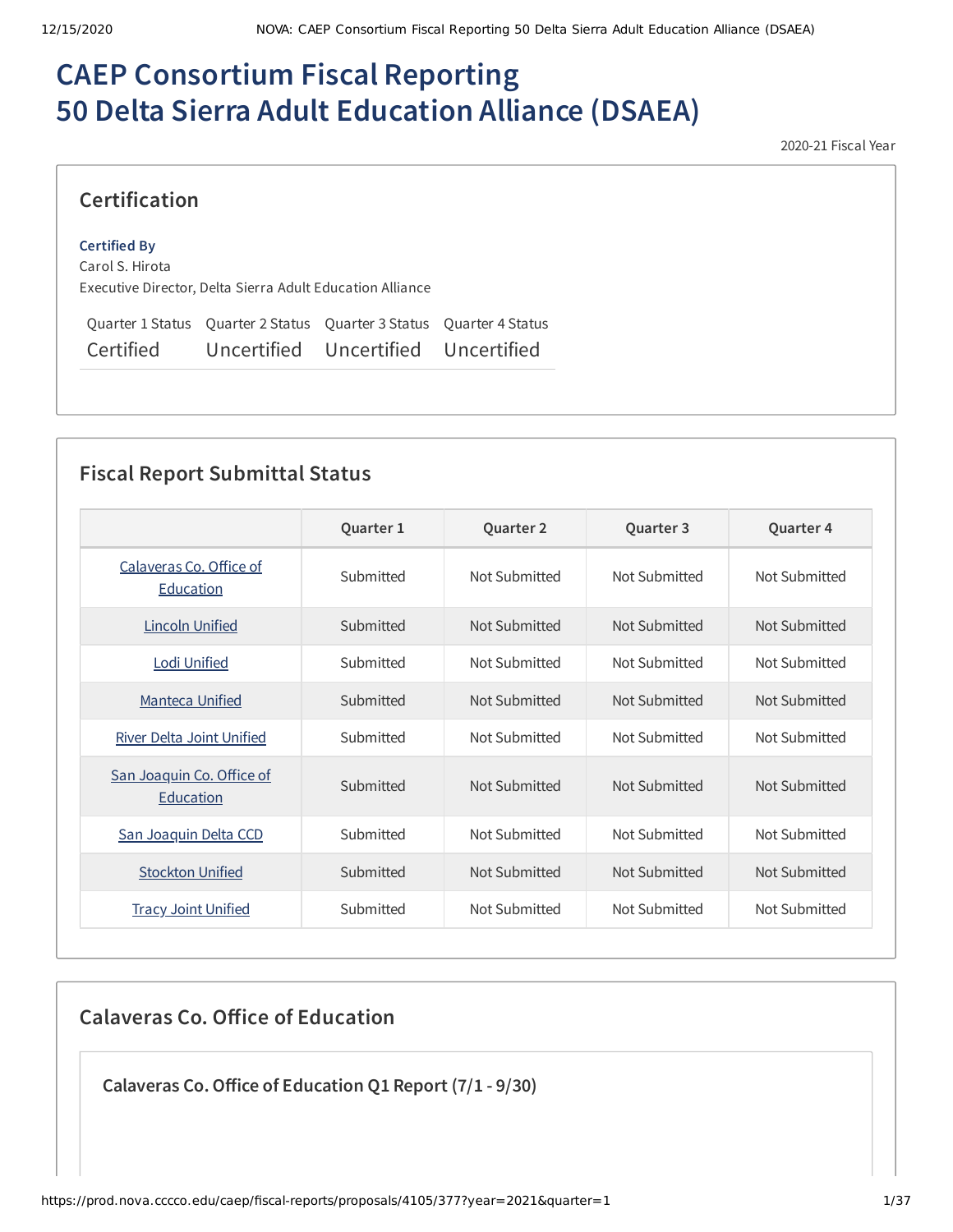| <b>Object Code</b>                                     | Year to<br>Date (YTD)<br>Expenditure | <b>YTD</b><br>Forecast | $\frac{0}{0}$<br><b>Expended</b><br>of YTD<br>Forecast | Project<br><b>Budget</b> | $\frac{0}{0}$<br>Expended<br>of Overall<br><b>Budget</b> | <b>Budget</b><br><b>Remaining</b> |
|--------------------------------------------------------|--------------------------------------|------------------------|--------------------------------------------------------|--------------------------|----------------------------------------------------------|-----------------------------------|
| 1000 - Instructional Salaries                          | \$8,524                              | \$8,525                | 99.99%                                                 | \$34,099                 | 25%                                                      | \$25,575                          |
| 2000 - Non-Instructional<br><b>Salaries</b>            | \$0                                  | \$0                    | 100%                                                   | \$0                      | 100%                                                     | \$0                               |
| 3000 - Employee Benefits                               | \$2,638                              | \$2,638                | 100.01%                                                | \$10,551                 | 25%                                                      | \$7,913                           |
| 4000 - Supplies and Materials                          | \$6,615                              | \$6,720                | 98.44%                                                 | \$21,000                 | 31.5%                                                    | \$14,385                          |
| 5000 - Other Operating<br><b>Expenses and Services</b> | \$1,110                              | \$6,624                | 16.76%                                                 | \$58,938                 | 1.88%                                                    | \$57,828                          |
| 6000 - Capital Outlay                                  | \$0                                  | \$0                    | 100%                                                   | \$0                      | 100%                                                     | \$0                               |
| 7000 - Other Outgo                                     | \$0                                  | \$0                    | 100%                                                   | \$0                      | 100%                                                     | \$0                               |
| <b>Indirect Costs</b>                                  | \$94                                 | \$1,557                | 6.04%                                                  | \$6,229                  | 1.51%                                                    | \$6,135                           |
| <b>Totals</b>                                          | \$18,981                             | \$26,064               | 72.83%                                                 | \$130,817                | 14.51%                                                   | \$111,836                         |

#### **Corrective Action Plan**

We have deferred the expenditure of some funds as enrollment has been impacted by the continued COVID-19 pandemic.

### **Summary of Activities:**

The Calaveras County Adult Education program continues to offer High School Diploma (HSD) and English as a Second Language (ESL) classes for adults primarily through a distance learning format. Transition services are also being provided to all interested students. Finally, the Calaveras County Adult Education program is working collaboratively with the Delta Sierra Adult Education Alliance in strategic planning and capacity building as well as developing ESL strategies to address our current challenges.

> **Status** Submitted

```
Calaveras Co.Oice of Education Q2 Report (10/1 - 12/31)
```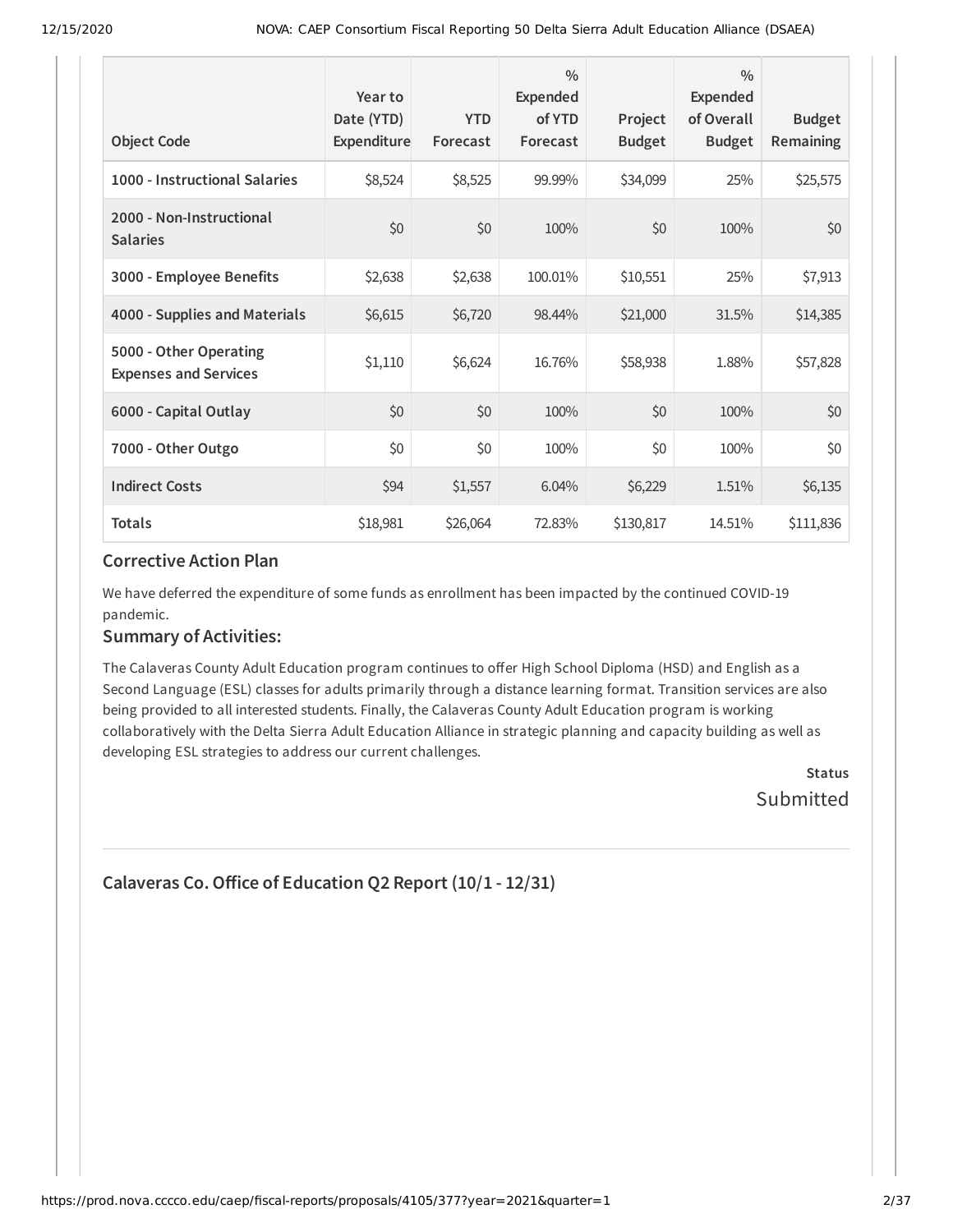| <b>Object Code</b>                                     | Year to<br>Date (YTD)<br><b>Expenditure</b> | <b>YTD</b><br>Forecast | $\frac{0}{0}$<br>Expended<br>of YTD<br>Forecast | Project<br><b>Budget</b> | $\frac{0}{0}$<br>Expended<br>of Overall<br><b>Budget</b> | <b>Budget</b><br><b>Remaining</b> |
|--------------------------------------------------------|---------------------------------------------|------------------------|-------------------------------------------------|--------------------------|----------------------------------------------------------|-----------------------------------|
| 1000 - Instructional Salaries                          | \$8,524                                     | \$17,050               | 50%                                             | \$34,099                 | 25%                                                      | \$25,575                          |
| 2000 - Non-Instructional<br><b>Salaries</b>            | \$0                                         | \$0                    | 100%                                            | \$0                      | 100%                                                     | \$0                               |
| 3000 - Employee Benefits                               | \$2,638                                     | \$5,276                | 50%                                             | \$10,551                 | 25%                                                      | \$7,913                           |
| 4000 - Supplies and Materials                          | \$6,615                                     | \$11,550               | 57.27%                                          | \$21,000                 | 31.5%                                                    | \$14,385                          |
| 5000 - Other Operating<br><b>Expenses and Services</b> | \$1,110                                     | \$29,569               | 3.75%                                           | \$58,938                 | 1.88%                                                    | \$57,828                          |
| 6000 - Capital Outlay                                  | \$0                                         | \$0                    | 100%                                            | \$0                      | 100%                                                     | \$0                               |
| 7000 - Other Outgo                                     | \$0                                         | \$0                    | 100%                                            | \$0                      | 100%                                                     | \$0\$                             |
| <b>Indirect Costs</b>                                  | \$94                                        | \$3,115                | 3.02%                                           | \$6,229                  | 1.51%                                                    | \$6,135                           |
| <b>Totals</b>                                          | \$18,981                                    | \$66,559               | 28.52%                                          | \$130,817                | 14.51%                                                   | \$111,836                         |

### **Status** Unsubmitted

## **Calaveras Co. Office of Education Q3 Report**  $(1/1 - 3/31)$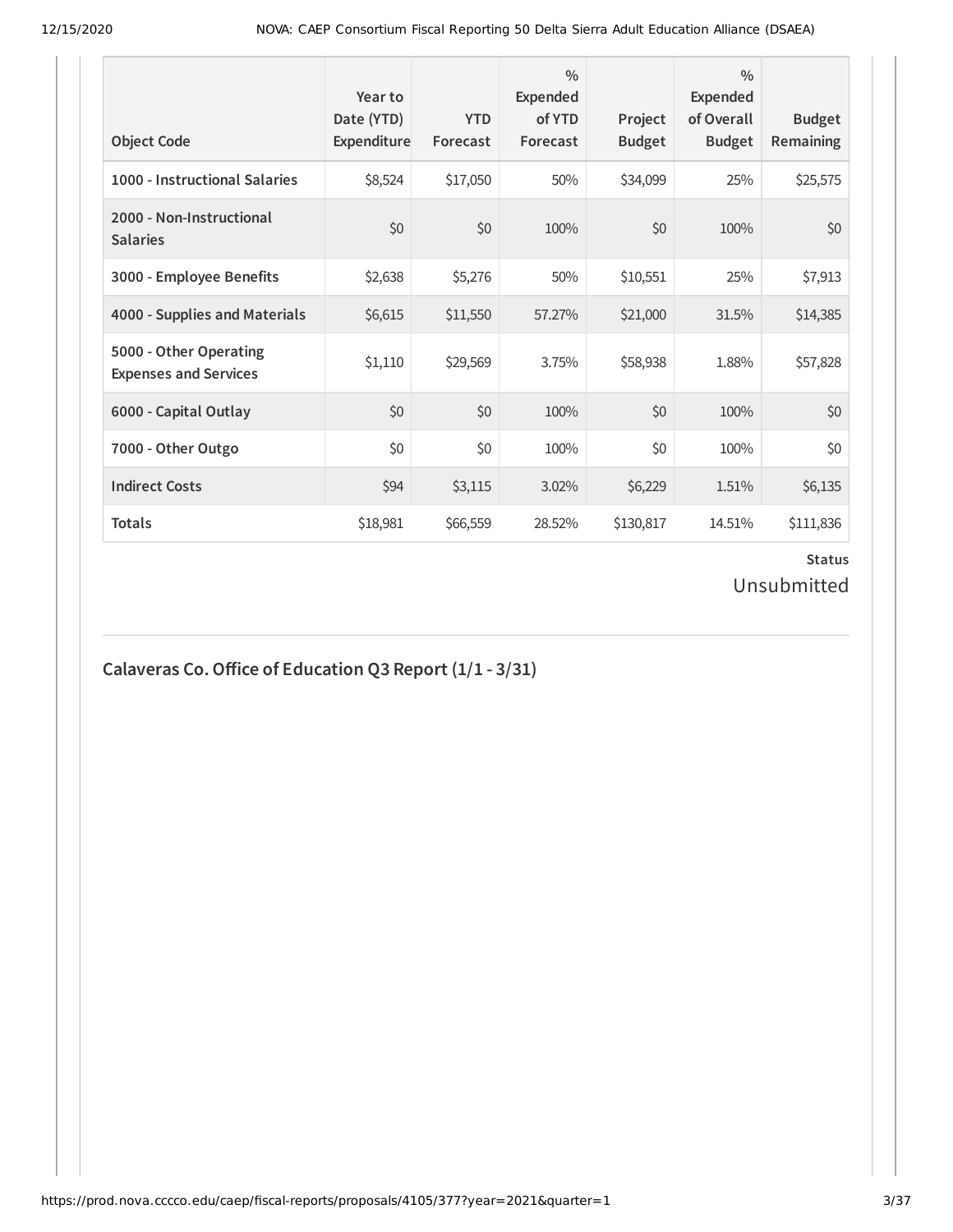| <b>Object Code</b>                                     | Year to<br>Date (YTD)<br>Expenditure | <b>YTD</b><br>Forecast | $\frac{0}{0}$<br>Expended<br>of YTD<br>Forecast | Project<br><b>Budget</b> | $\frac{0}{0}$<br>Expended<br>of Overall<br><b>Budget</b> | <b>Budget</b><br><b>Remaining</b> |
|--------------------------------------------------------|--------------------------------------|------------------------|-------------------------------------------------|--------------------------|----------------------------------------------------------|-----------------------------------|
| 1000 - Instructional Salaries                          | \$8,524                              | \$25,574               | 33.33%                                          | \$34,099                 | 25%                                                      | \$25,575                          |
| 2000 - Non-Instructional<br><b>Salaries</b>            | \$0                                  | \$0                    | 100%                                            | \$0                      | 100%                                                     | \$0                               |
| 3000 - Employee Benefits                               | \$2,638                              | \$7,913                | 33.34%                                          | \$10,551                 | 25%                                                      | \$7,913                           |
| 4000 - Supplies and Materials                          | \$6,615                              | \$16,380               | 40.38%                                          | \$21,000                 | 31.5%                                                    | \$14,385                          |
| 5000 - Other Operating<br><b>Expenses and Services</b> | \$1,110                              | \$44,254               | 2.51%                                           | \$58,938                 | 1.88%                                                    | \$57,828                          |
| 6000 - Capital Outlay                                  | \$0                                  | \$0                    | 100%                                            | \$0                      | 100%                                                     | \$0                               |
| 7000 - Other Outgo                                     | \$0                                  | \$0                    | 100%                                            | \$0                      | 100%                                                     | \$0                               |
| <b>Indirect Costs</b>                                  | \$94                                 | \$4,672                | 2.01%                                           | \$6,229                  | 1.51%                                                    | \$6,135                           |
| <b>Totals</b>                                          | \$18,981                             | \$98,793               | 19.21%                                          | \$130,817                | 14.51%                                                   | \$111,836                         |

### **Status** Unsubmitted

# **Calaveras Co.Oice of Education Q4 Report (4/1 - 6/30)**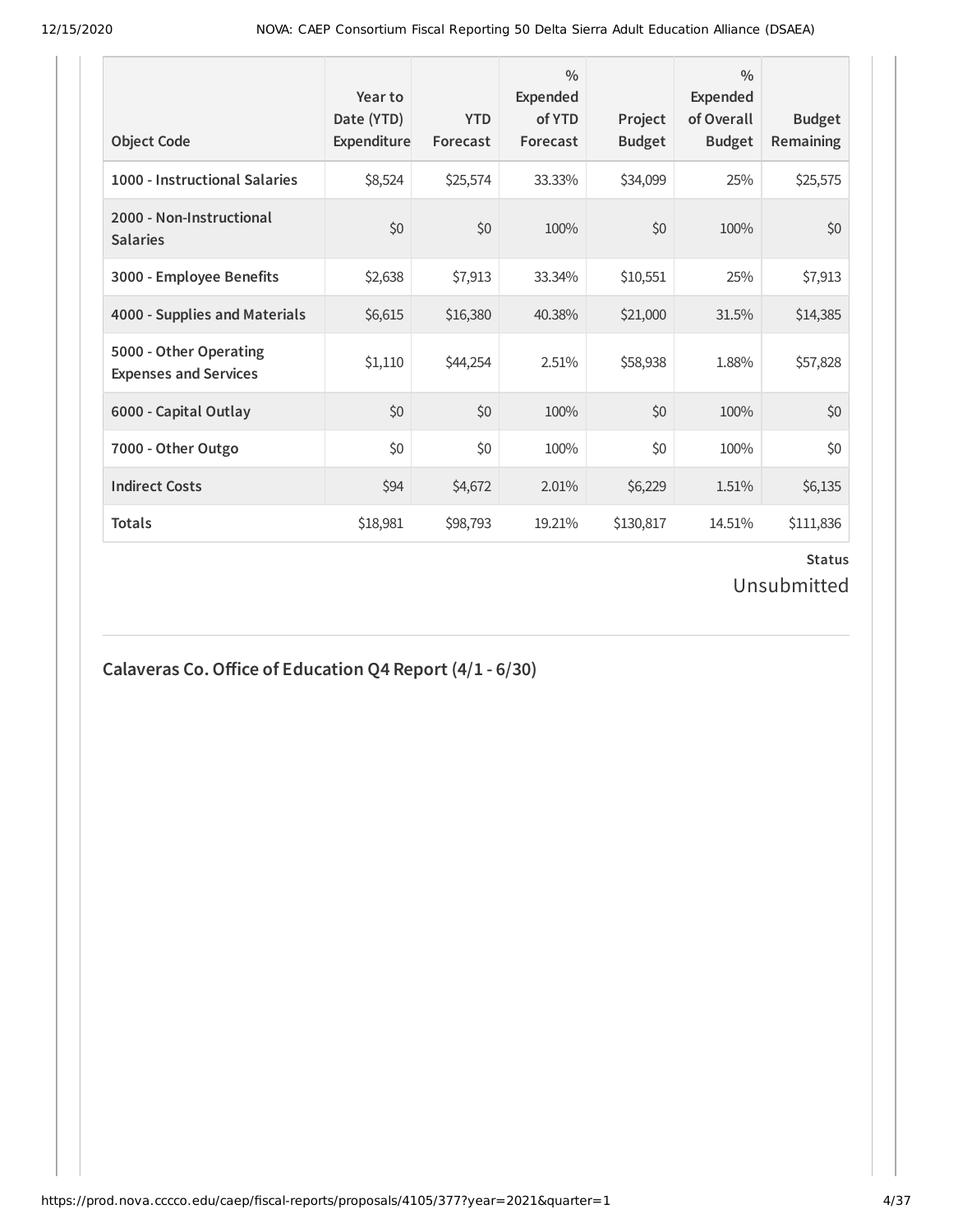| <b>Object Code</b>                                     | Year to<br>Date (YTD)<br>Expenditure | <b>YTD</b><br>Forecast | $\frac{0}{0}$<br><b>Expended</b><br>of YTD<br>Forecast | Project<br><b>Budget</b> | $\frac{0}{0}$<br><b>Expended</b><br>of Overall<br><b>Budget</b> | <b>Budget</b><br>Remaining   |
|--------------------------------------------------------|--------------------------------------|------------------------|--------------------------------------------------------|--------------------------|-----------------------------------------------------------------|------------------------------|
| 1000 - Instructional Salaries                          | \$8,524                              | \$34,099               | 25%                                                    | \$34,099                 | 25%                                                             | \$25,575                     |
| 2000 - Non-Instructional<br><b>Salaries</b>            | \$0                                  | \$0                    | 100%                                                   | \$0                      | 100%                                                            | \$0                          |
| 3000 - Employee Benefits                               | \$2,638                              | \$10,551               | 25%                                                    | \$10,551                 | 25%                                                             | \$7,913                      |
| 4000 - Supplies and Materials                          | \$6,615                              | \$21,000               | 31.5%                                                  | \$21,000                 | 31.5%                                                           | \$14,385                     |
| 5000 - Other Operating<br><b>Expenses and Services</b> | \$1,110                              | \$58,938               | 1.88%                                                  | \$58,938                 | 1.88%                                                           | \$57,828                     |
| 6000 - Capital Outlay                                  | \$0                                  | \$0                    | 100%                                                   | \$0                      | 100%                                                            | \$0                          |
| 7000 - Other Outgo                                     | \$0                                  | \$0                    | 100%                                                   | \$0                      | 100%                                                            | \$0                          |
| <b>Indirect Costs</b>                                  | \$94                                 | \$6,229                | 1.51%                                                  | \$6,229                  | 1.51%                                                           | \$6,135                      |
| <b>Totals</b>                                          | \$18,981                             | \$130,817              | 14.51%                                                 | \$130,817                | 14.51%                                                          | \$111,836                    |
|                                                        |                                      |                        |                                                        |                          |                                                                 | <b>Status</b><br>Unsubmitted |

## **Lincoln Unified**

**Lincoln Unified Q1 Report (7/1 - 9/30)**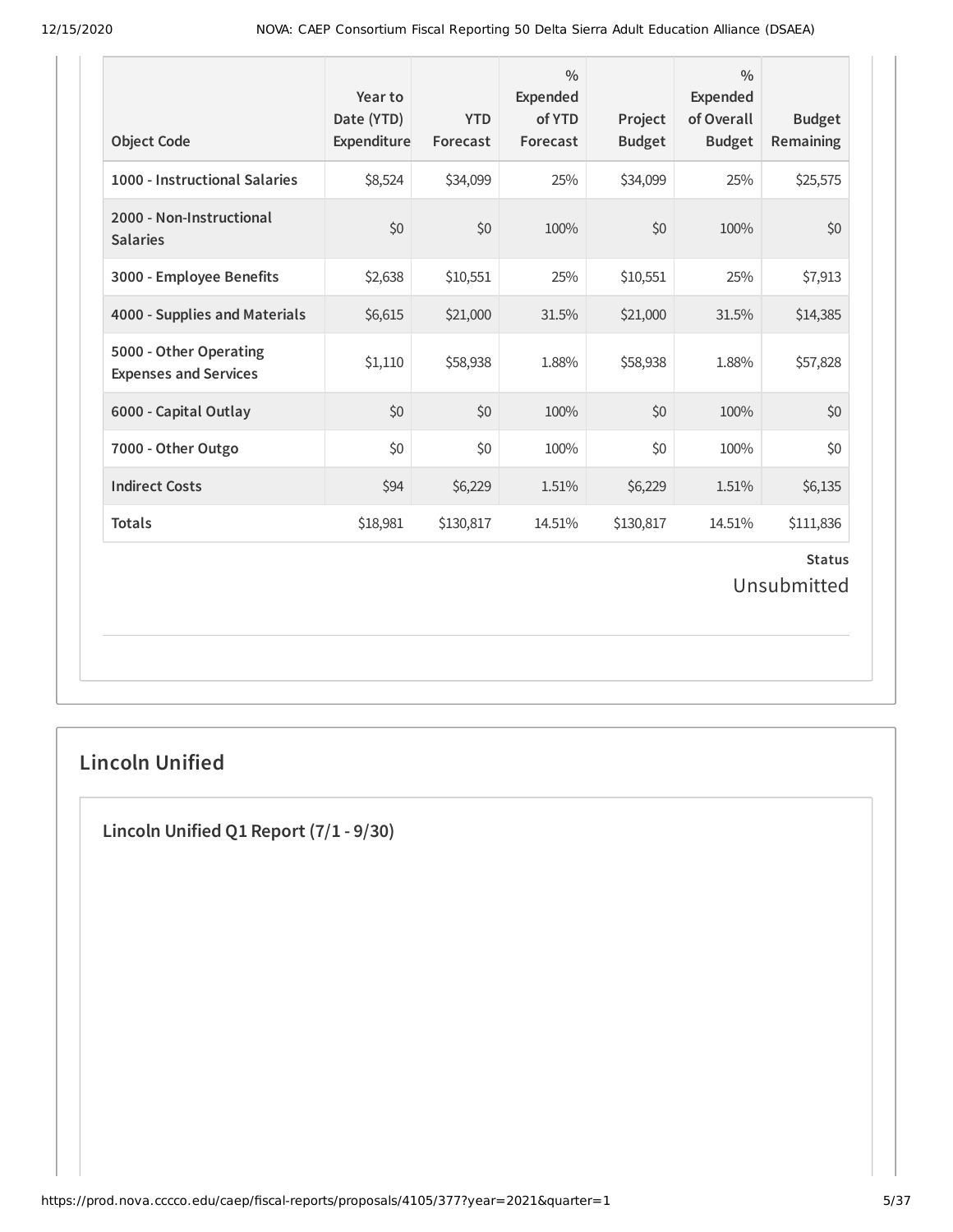| <b>Object Code</b>                                     | Year to<br>Date (YTD)<br>Expenditure | <b>YTD</b><br>Forecast | $\frac{0}{0}$<br>Expended<br>of YTD<br>Forecast | Project<br><b>Budget</b> | $\frac{0}{0}$<br><b>Expended</b><br>of Overall<br><b>Budget</b> | <b>Budget</b><br><b>Remaining</b> |
|--------------------------------------------------------|--------------------------------------|------------------------|-------------------------------------------------|--------------------------|-----------------------------------------------------------------|-----------------------------------|
| 1000 - Instructional Salaries                          | \$12,500                             | \$12,500               | 100%                                            | \$50,000                 | 25%                                                             | \$37,500                          |
| 2000 - Non-Instructional<br><b>Salaries</b>            | \$0                                  | \$0                    | 100%                                            | \$0                      | 100%                                                            | \$0                               |
| 3000 - Employee Benefits                               | \$0                                  | \$0                    | 100%                                            | \$0                      | 100%                                                            | \$0                               |
| 4000 - Supplies and Materials                          | \$0                                  | \$0                    | 100%                                            | \$0                      | 100%                                                            | \$0                               |
| 5000 - Other Operating<br><b>Expenses and Services</b> | \$0                                  | \$0                    | 100%                                            | \$0                      | 100%                                                            | \$0                               |
| 6000 - Capital Outlay                                  | \$0                                  | \$0                    | 100%                                            | \$0                      | 100%                                                            | \$0                               |
| 7000 - Other Outgo                                     | \$0                                  | \$0                    | 100%                                            | \$0                      | 100%                                                            | \$0\$                             |
| <b>Indirect Costs</b>                                  | \$0                                  | \$0                    | 100%                                            | \$0                      | 100%                                                            | \$0                               |
| <b>Totals</b>                                          | \$12,500                             | \$12,500               | 100%                                            | \$50,000                 | 25%                                                             | \$37,500                          |

### **Status** Submitted

**Lincoln Unified Q2 Report (10/1 - 12/31)**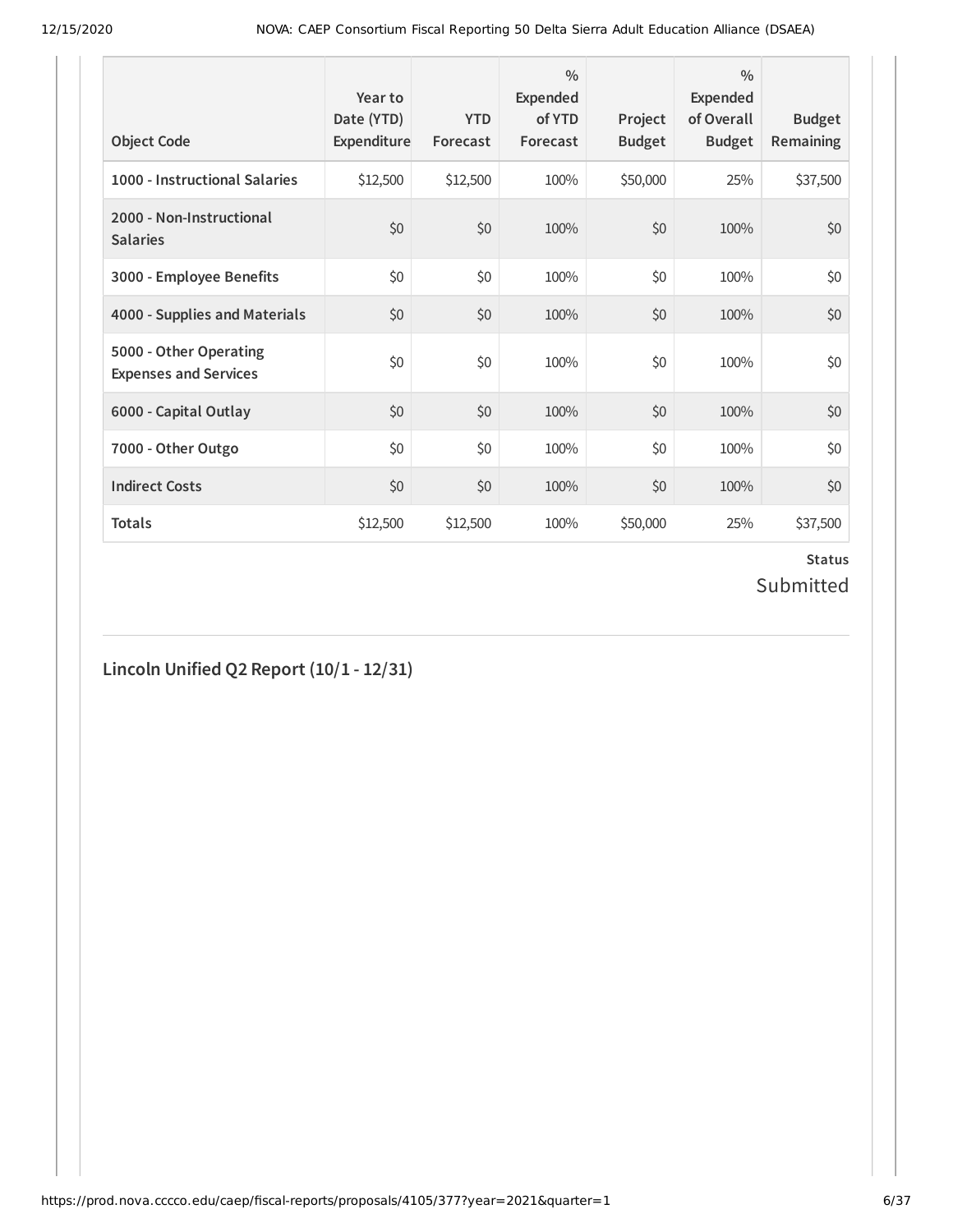| <b>Object Code</b>                                     | Year to<br>Date (YTD)<br>Expenditure | <b>YTD</b><br>Forecast | $\frac{0}{0}$<br>Expended<br>of YTD<br>Forecast | Project<br><b>Budget</b> | $\frac{0}{0}$<br>Expended<br>of Overall<br><b>Budget</b> | <b>Budget</b><br><b>Remaining</b> |
|--------------------------------------------------------|--------------------------------------|------------------------|-------------------------------------------------|--------------------------|----------------------------------------------------------|-----------------------------------|
| 1000 - Instructional Salaries                          | \$12,500                             | \$12,500               | 100%                                            | \$50,000                 | 25%                                                      | \$37,500                          |
| 2000 - Non-Instructional<br><b>Salaries</b>            | \$0                                  | \$0                    | 100%                                            | \$0                      | 100%                                                     | \$0                               |
| 3000 - Employee Benefits                               | \$0                                  | \$0                    | 100%                                            | \$0                      | 100%                                                     | \$0                               |
| 4000 - Supplies and Materials                          | \$0                                  | \$0                    | 100%                                            | \$0                      | 100%                                                     | \$0                               |
| 5000 - Other Operating<br><b>Expenses and Services</b> | \$0                                  | \$0                    | 100%                                            | \$0                      | 100%                                                     | \$0                               |
| 6000 - Capital Outlay                                  | \$0                                  | \$0                    | 100%                                            | \$0                      | 100%                                                     | \$0                               |
| 7000 - Other Outgo                                     | \$0                                  | \$0                    | 100%                                            | \$0                      | 100%                                                     | \$0                               |
| <b>Indirect Costs</b>                                  | \$0                                  | \$0                    | 100%                                            | \$0                      | 100%                                                     | \$0                               |
| <b>Totals</b>                                          | \$12,500                             | \$12,500               | 100%                                            | \$50,000                 | 25%                                                      | \$37,500                          |

### **Status** Unsubmitted

## **Lincoln Unified Q3 Report (1/1 - 3/31)**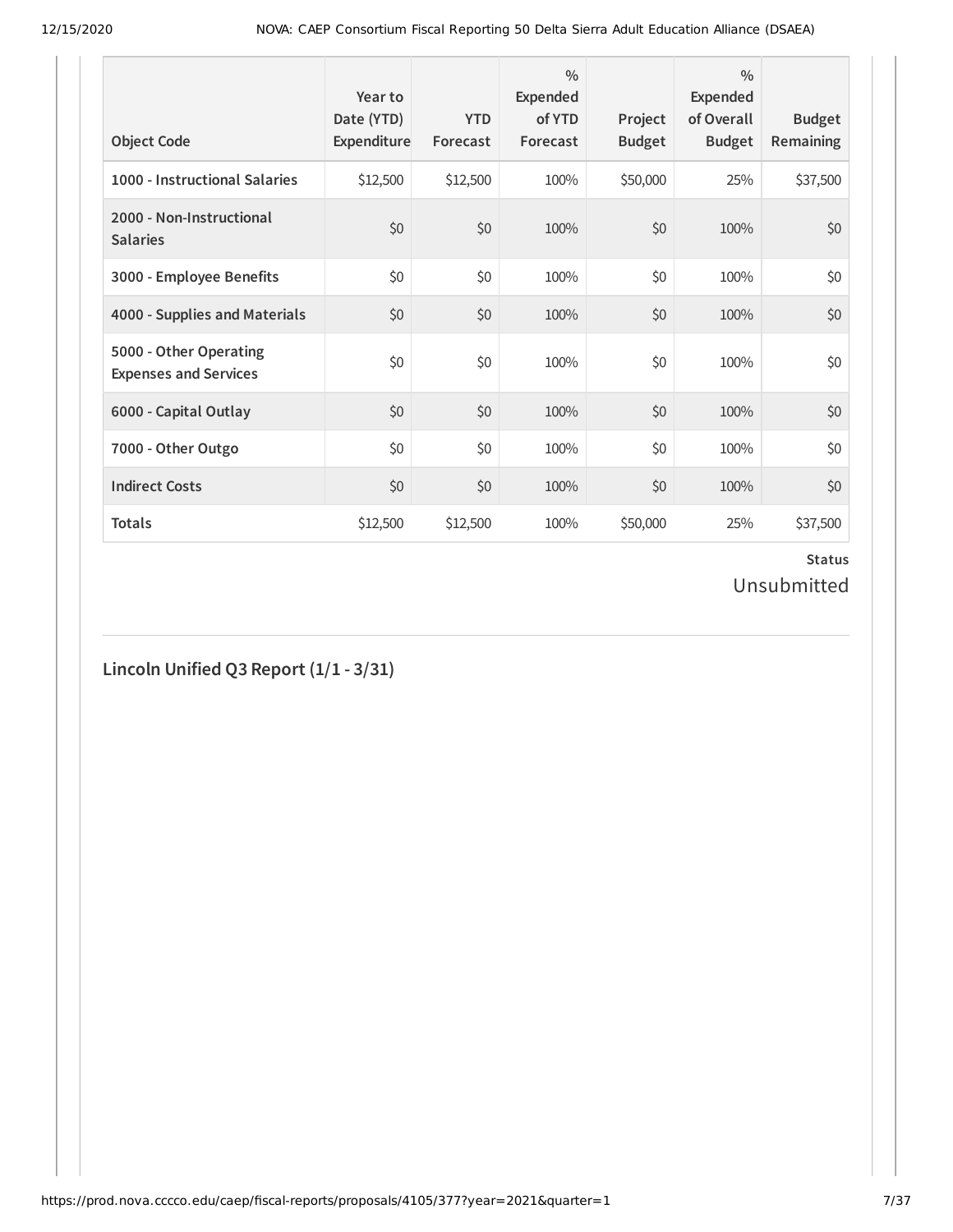| <b>Object Code</b>                                     | Year to<br>Date (YTD)<br>Expenditure | <b>YTD</b><br>Forecast | $\frac{0}{0}$<br>Expended<br>of YTD<br>Forecast | Project<br><b>Budget</b> | $\frac{0}{0}$<br>Expended<br>of Overall<br><b>Budget</b> | <b>Budget</b><br>Remaining |
|--------------------------------------------------------|--------------------------------------|------------------------|-------------------------------------------------|--------------------------|----------------------------------------------------------|----------------------------|
| 1000 - Instructional Salaries                          | \$12,500                             | \$12,500               | 100%                                            | \$50,000                 | 25%                                                      | \$37,500                   |
| 2000 - Non-Instructional<br><b>Salaries</b>            | \$0                                  | \$0                    | 100%                                            | \$0                      | 100%                                                     | \$0                        |
| 3000 - Employee Benefits                               | \$0                                  | \$0                    | 100%                                            | \$0                      | 100%                                                     | \$0                        |
| 4000 - Supplies and Materials                          | \$0                                  | \$0                    | 100%                                            | \$0                      | 100%                                                     | \$0                        |
| 5000 - Other Operating<br><b>Expenses and Services</b> | \$0                                  | \$0                    | 100%                                            | \$0                      | 100%                                                     | \$0                        |
| 6000 - Capital Outlay                                  | \$0                                  | \$0                    | 100%                                            | \$0                      | 100%                                                     | \$0                        |
| 7000 - Other Outgo                                     | \$0                                  | \$0                    | 100%                                            | \$0                      | 100%                                                     | \$0                        |
| <b>Indirect Costs</b>                                  | \$0                                  | \$0                    | 100%                                            | \$0                      | 100%                                                     | \$0                        |
| <b>Totals</b>                                          | \$12,500                             | \$12,500               | 100%                                            | \$50,000                 | 25%                                                      | \$37,500                   |

### **Status** Unsubmitted

## **Lincoln Unified Q4 Report (4/1 - 6/30)**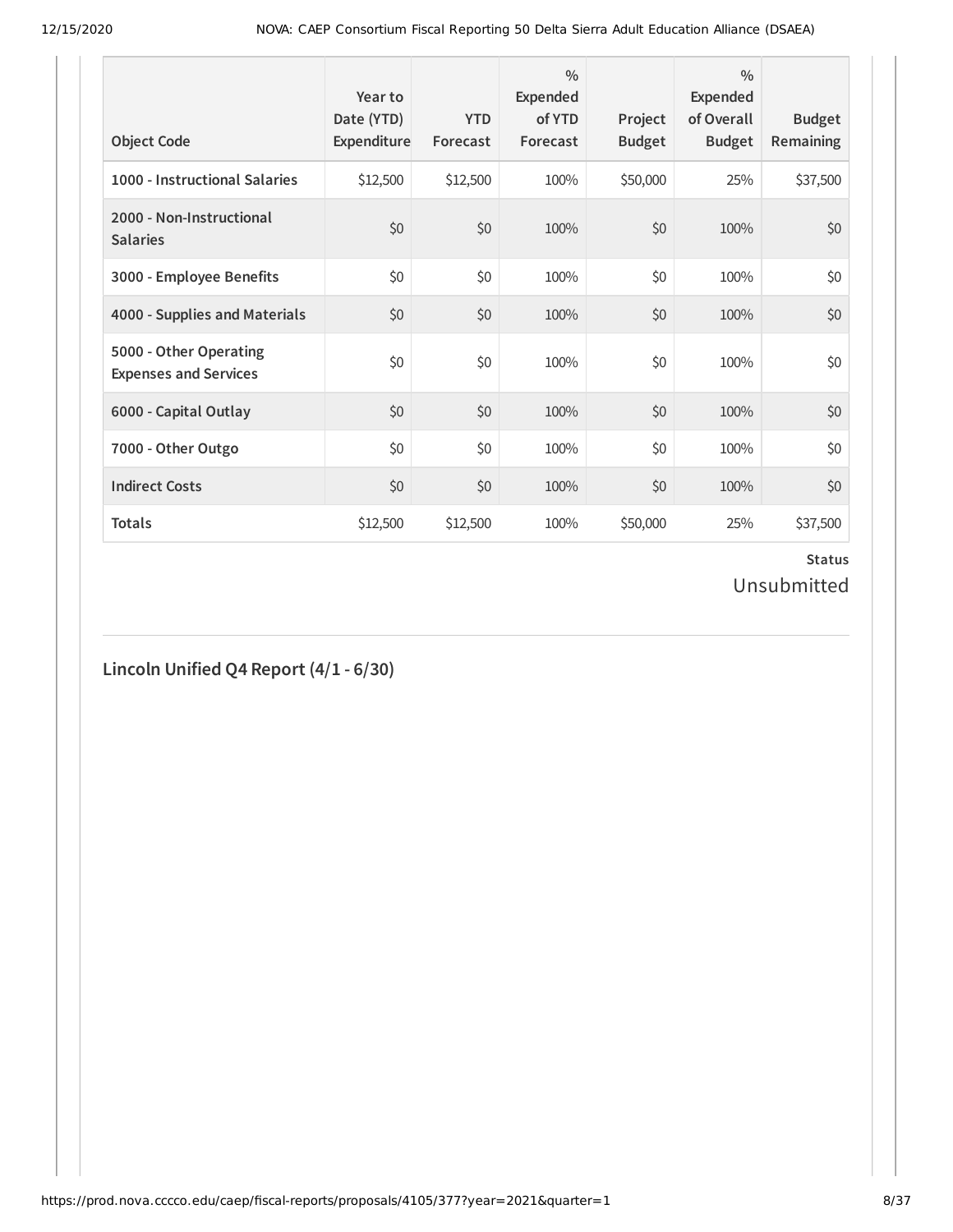| <b>Object Code</b>                                     | Year to<br>Date (YTD)<br>Expenditure | <b>YTD</b><br>Forecast | $\frac{0}{0}$<br>Expended<br>of YTD<br>Forecast | Project<br><b>Budget</b> | $\frac{0}{0}$<br><b>Expended</b><br>of Overall<br><b>Budget</b> | <b>Budget</b><br>Remaining   |
|--------------------------------------------------------|--------------------------------------|------------------------|-------------------------------------------------|--------------------------|-----------------------------------------------------------------|------------------------------|
| 1000 - Instructional Salaries                          | \$12,500                             | \$12,500               | 100%                                            | \$50,000                 | 25%                                                             | \$37,500                     |
| 2000 - Non-Instructional<br><b>Salaries</b>            | \$0                                  | \$0                    | 100%                                            | \$0                      | 100%                                                            | \$0                          |
| 3000 - Employee Benefits                               | \$0                                  | \$0                    | 100%                                            | \$0                      | 100%                                                            | \$0                          |
| 4000 - Supplies and Materials                          | \$0                                  | \$0                    | 100%                                            | \$0                      | 100%                                                            | \$0                          |
| 5000 - Other Operating<br><b>Expenses and Services</b> | \$0                                  | \$0                    | 100%                                            | \$0                      | 100%                                                            | \$0                          |
| 6000 - Capital Outlay                                  | \$0                                  | \$0                    | 100%                                            | \$0                      | 100%                                                            | \$0                          |
| 7000 - Other Outgo                                     | \$0                                  | \$0                    | 100%                                            | \$0                      | 100%                                                            | \$0                          |
| <b>Indirect Costs</b>                                  | \$0                                  | \$0                    | 100%                                            | \$0                      | 100%                                                            | \$0                          |
| <b>Totals</b>                                          | \$12,500                             | \$12,500               | 100%                                            | \$50,000                 | 25%                                                             | \$37,500                     |
|                                                        |                                      |                        |                                                 |                          |                                                                 | <b>Status</b><br>Unsubmitted |

## **Lodi Unified**

**Lodi Unified Q1 Report (7/1 - 9/30)**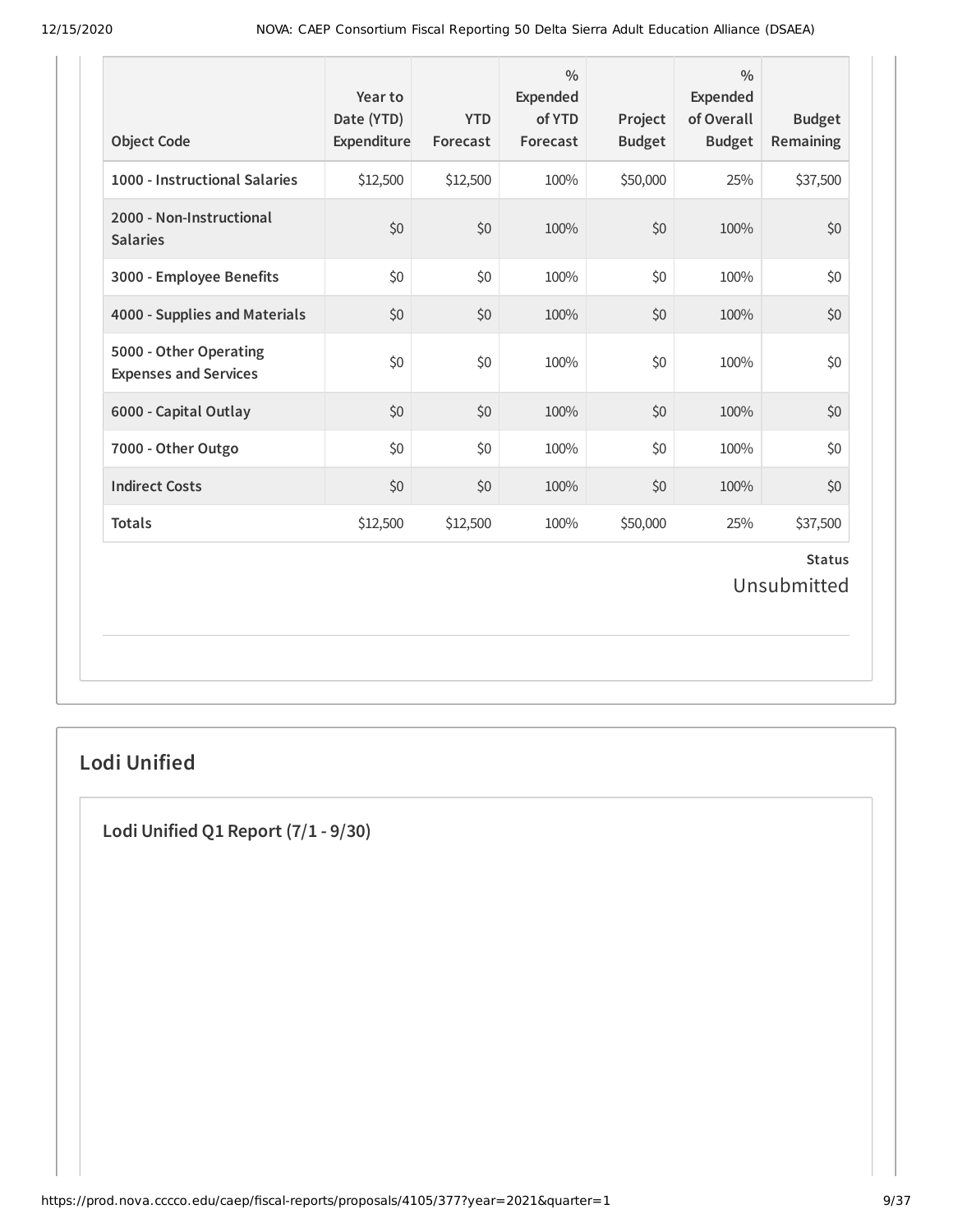| <b>Object Code</b>                                     | Year to<br>Date (YTD)<br>Expenditure | <b>YTD</b><br>Forecast | $\frac{0}{0}$<br><b>Expended</b><br>of YTD<br>Forecast | Project<br><b>Budget</b> | $\frac{0}{0}$<br>Expended<br>of Overall<br><b>Budget</b> | <b>Budget</b><br>Remaining |
|--------------------------------------------------------|--------------------------------------|------------------------|--------------------------------------------------------|--------------------------|----------------------------------------------------------|----------------------------|
| 1000 - Instructional Salaries                          | \$111,595                            | \$105,019              | 106.26%                                                | \$700,125                | 15.94%                                                   | \$588,530                  |
| 2000 - Non-Instructional<br><b>Salaries</b>            | \$71,256                             | \$47,870               | 148.85%                                                | \$319,133                | 22.33%                                                   | \$247,877                  |
| 3000 - Employee Benefits                               | \$68,723                             | \$53,300               | 128.94%                                                | \$355,335                | 19.34%                                                   | \$286,612                  |
| 4000 - Supplies and Materials                          | \$6,350                              | \$48,617               | 13.06%                                                 | \$324,114                | 1.96%                                                    | \$317,764                  |
| 5000 - Other Operating<br><b>Expenses and Services</b> | \$27,334                             | \$30,276               | 90.28%                                                 | \$201,841                | 13.54%                                                   | \$174,507                  |
| 6000 - Capital Outlay                                  | \$0                                  | \$0                    | 100%                                                   | \$0                      | 100%                                                     | \$0                        |
| 7000 - Other Outgo                                     | \$0                                  | \$0                    | 100%                                                   | \$0                      | 100%                                                     | \$0                        |
| <b>Indirect Costs</b>                                  | \$14,263                             | \$14,254               | 100.06%                                                | \$95,027                 | 15.01%                                                   | \$80,764                   |
| <b>Totals</b>                                          | \$299,521                            | \$299,336              | 100.06%                                                | \$1,995,575              | 15.01%                                                   | \$1,696,054                |

# Submitted

**Lodi Unified Q2 Report (10/1 - 12/31)**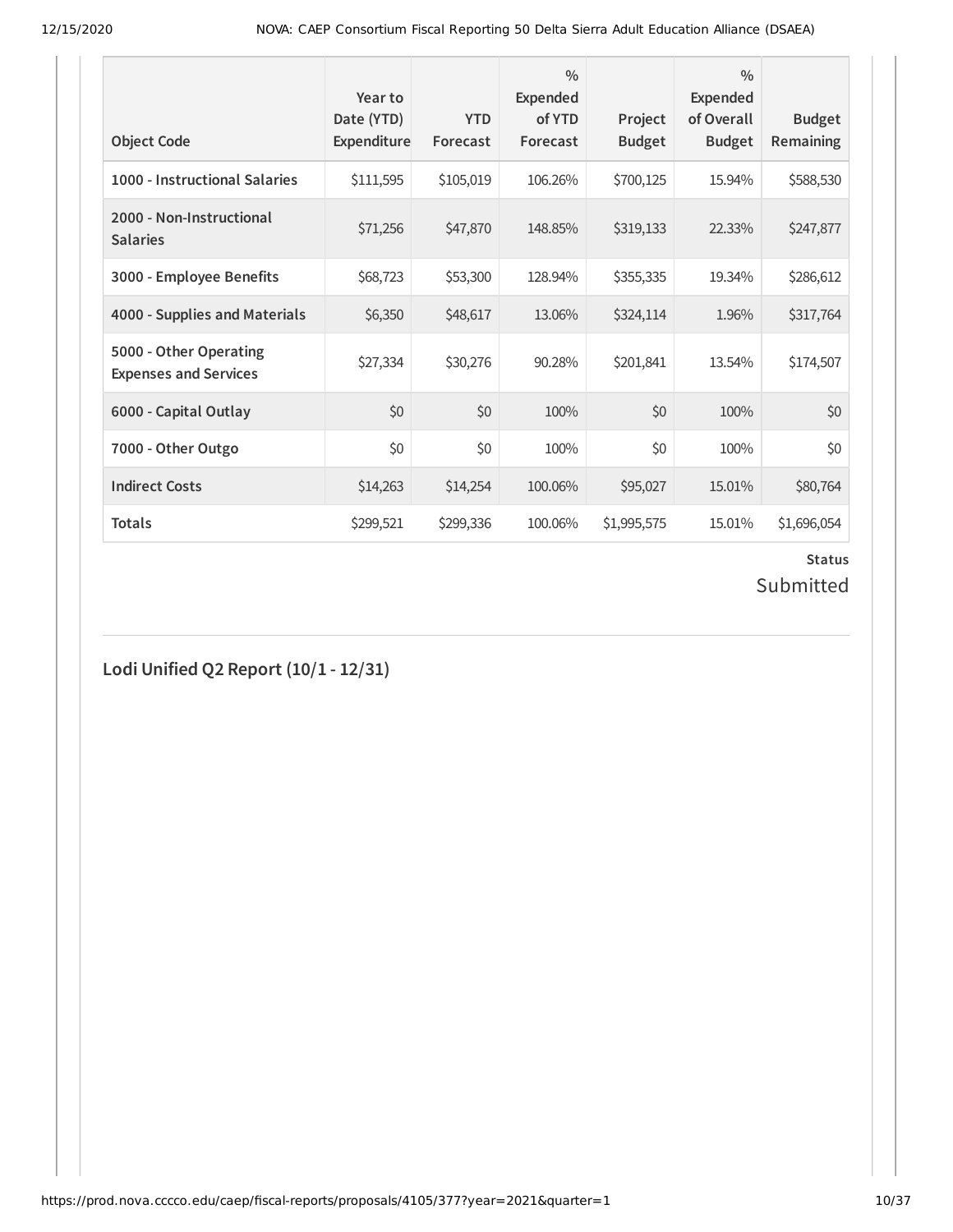| <b>Object Code</b>                                     | Year to<br>Date (YTD)<br>Expenditure | <b>YTD</b><br>Forecast | $\frac{0}{0}$<br>Expended<br>of YTD<br>Forecast | Project<br><b>Budget</b> | $\frac{0}{0}$<br>Expended<br>of Overall<br><b>Budget</b> | <b>Budget</b><br>Remaining |
|--------------------------------------------------------|--------------------------------------|------------------------|-------------------------------------------------|--------------------------|----------------------------------------------------------|----------------------------|
| 1000 - Instructional Salaries                          | \$111,595                            | \$210,038              | 53.13%                                          | \$700,125                | 15.94%                                                   | \$588,530                  |
| 2000 - Non-Instructional<br><b>Salaries</b>            | \$71,256                             | \$95,740               | 74.43%                                          | \$319,133                | 22.33%                                                   | \$247,877                  |
| 3000 - Employee Benefits                               | \$68,723                             | \$106,601              | 64.47%                                          | \$355,335                | 19.34%                                                   | \$286,612                  |
| 4000 - Supplies and Materials                          | \$6,350                              | \$97,234               | 6.53%                                           | \$324,114                | 1.96%                                                    | \$317,764                  |
| 5000 - Other Operating<br><b>Expenses and Services</b> | \$27,334                             | \$60,552               | 45.14%                                          | \$201,841                | 13.54%                                                   | \$174,507                  |
| 6000 - Capital Outlay                                  | \$0                                  | \$0                    | 100%                                            | \$0                      | 100%                                                     | \$0                        |
| 7000 - Other Outgo                                     | \$0                                  | \$0                    | 100%                                            | \$0                      | 100%                                                     | \$0                        |
| <b>Indirect Costs</b>                                  | \$14,263                             | \$28,508               | 50.03%                                          | \$95,027                 | 15.01%                                                   | \$80,764                   |
| <b>Totals</b>                                          | \$299,521                            | \$598,673              | 50.03%                                          | \$1,995,575              | 15.01%                                                   | \$1,696,054                |

# Unsubmitted

**Lodi Unified Q3 Report (1/1 - 3/31)**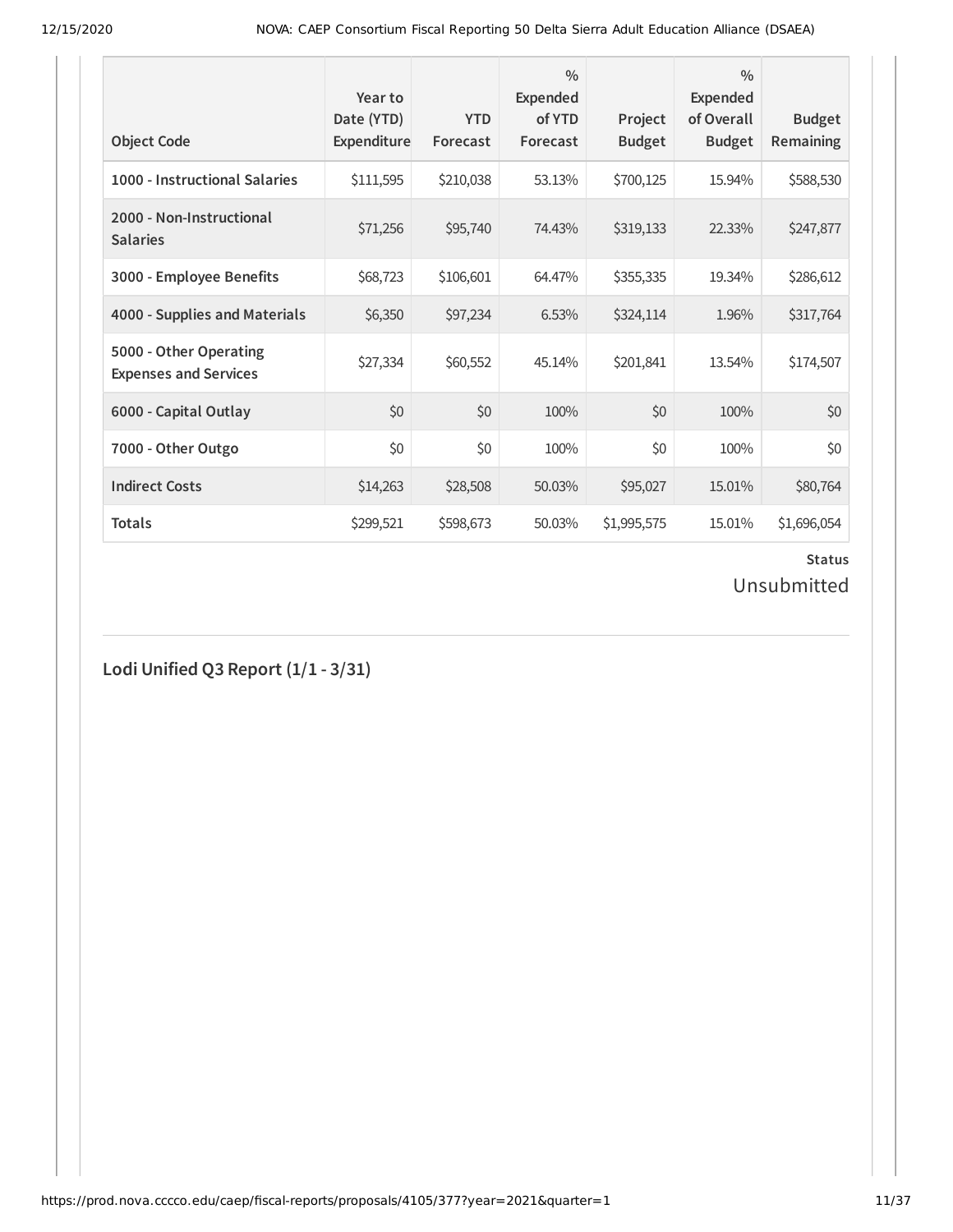| <b>Object Code</b>                                     | Year to<br>Date (YTD)<br>Expenditure | <b>YTD</b><br>Forecast | $\frac{0}{0}$<br>Expended<br>of YTD<br>Forecast | Project<br><b>Budget</b> | $\frac{0}{0}$<br>Expended<br>of Overall<br><b>Budget</b> | <b>Budget</b><br>Remaining |
|--------------------------------------------------------|--------------------------------------|------------------------|-------------------------------------------------|--------------------------|----------------------------------------------------------|----------------------------|
| 1000 - Instructional Salaries                          | \$111,595                            | \$315,056              | 35.42%                                          | \$700,125                | 15.94%                                                   | \$588,530                  |
| 2000 - Non-Instructional<br><b>Salaries</b>            | \$71,256                             | \$143,610              | 49.62%                                          | \$319,133                | 22.33%                                                   | \$247,877                  |
| 3000 - Employee Benefits                               | \$68,723                             | \$159,901              | 42.98%                                          | \$355,335                | 19.34%                                                   | \$286,612                  |
| 4000 - Supplies and Materials                          | \$6,350                              | \$145,851              | 4.35%                                           | \$324,114                | 1.96%                                                    | \$317,764                  |
| 5000 - Other Operating<br><b>Expenses and Services</b> | \$27,334                             | \$90,828               | 30.09%                                          | \$201,841                | 13.54%                                                   | \$174,507                  |
| 6000 - Capital Outlay                                  | \$0                                  | \$0                    | 100%                                            | \$0                      | 100%                                                     | \$0                        |
| 7000 - Other Outgo                                     | \$0                                  | \$0                    | 100%                                            | \$0                      | 100%                                                     | \$0                        |
| <b>Indirect Costs</b>                                  | \$14,263                             | \$42,762               | 33.35%                                          | \$95,027                 | 15.01%                                                   | \$80,764                   |
| <b>Totals</b>                                          | \$299,521                            | \$898,009              | 33.35%                                          | \$1,995,575              | 15.01%                                                   | \$1,696,054                |

## Unsubmitted

**Lodi Unified Q4 Report (4/1 - 6/30)**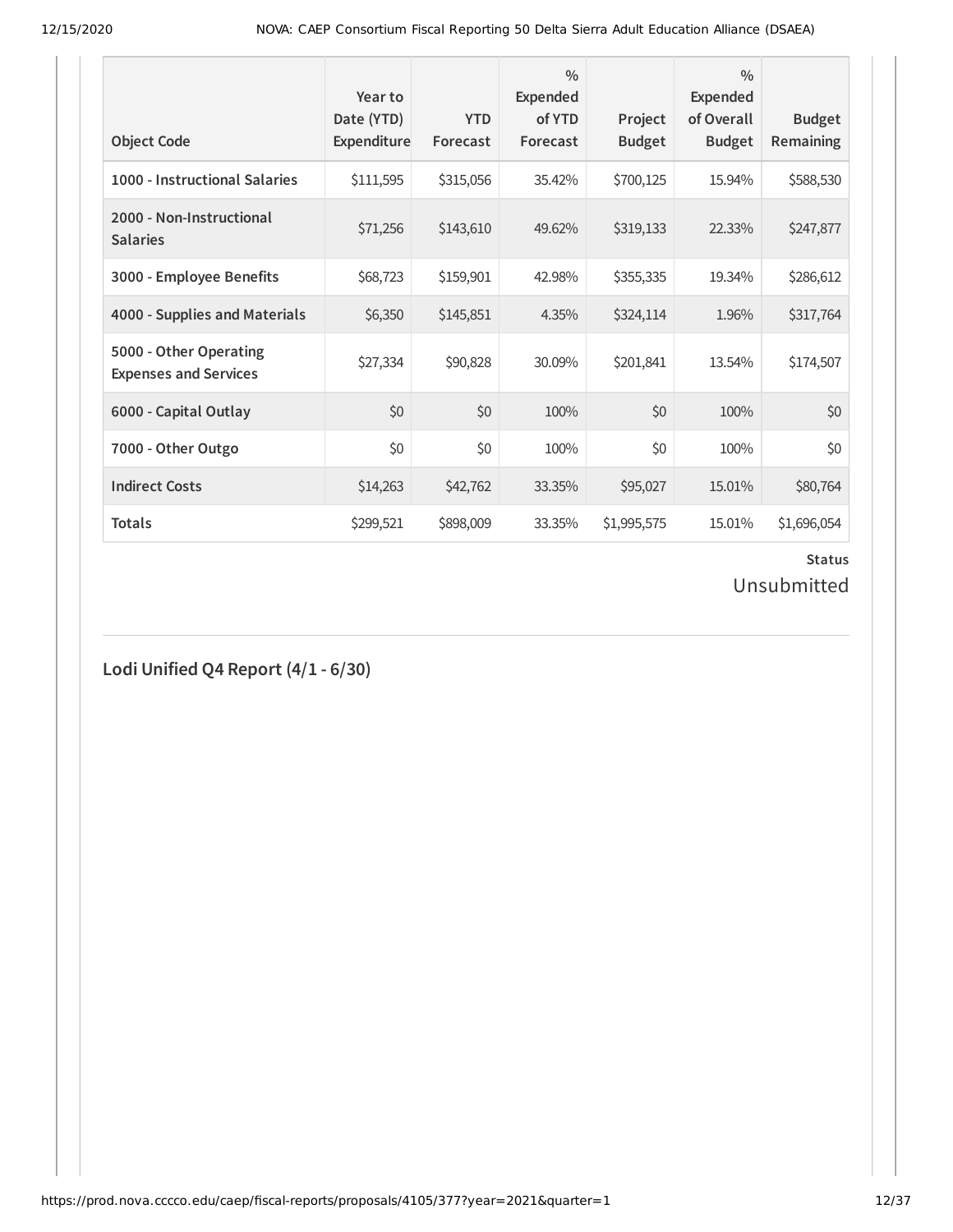| <b>Object Code</b>                                     | Year to<br>Date (YTD)<br>Expenditure | <b>YTD</b><br>Forecast | $\frac{0}{0}$<br><b>Expended</b><br>of YTD<br>Forecast | Project<br><b>Budget</b> | $\frac{0}{0}$<br><b>Expended</b><br>of Overall<br><b>Budget</b> | <b>Budget</b><br>Remaining |  |  |  |
|--------------------------------------------------------|--------------------------------------|------------------------|--------------------------------------------------------|--------------------------|-----------------------------------------------------------------|----------------------------|--|--|--|
| 1000 - Instructional Salaries                          | \$111,595                            | \$420,075              | 26.57%                                                 | \$700,125                | 15.94%                                                          | \$588,530                  |  |  |  |
| 2000 - Non-Instructional<br><b>Salaries</b>            | \$71,256                             | \$191,480              | 37.21%                                                 | \$319,133                | 22.33%                                                          | \$247,877                  |  |  |  |
| 3000 - Employee Benefits                               | \$68,723                             | \$213,201              | 32.23%                                                 | \$355,335                | 19.34%                                                          | \$286,612                  |  |  |  |
| 4000 - Supplies and Materials                          | \$6,350                              | \$194,468              | 3.27%                                                  | \$324,114                | 1.96%                                                           | \$317,764                  |  |  |  |
| 5000 - Other Operating<br><b>Expenses and Services</b> | \$27,334                             | \$121,105              | 22.57%                                                 | \$201,841                | 13.54%                                                          | \$174,507                  |  |  |  |
| 6000 - Capital Outlay                                  | \$0                                  | \$0                    | 100%                                                   | \$0                      | 100%                                                            | \$0                        |  |  |  |
| 7000 - Other Outgo                                     | \$0                                  | \$0                    | 100%                                                   | \$0                      | 100%                                                            | \$0                        |  |  |  |
| <b>Indirect Costs</b>                                  | \$14,263                             | \$57,016               | 25.02%                                                 | \$95,027                 | 15.01%                                                          | \$80,764                   |  |  |  |
| <b>Totals</b>                                          | \$299,521                            | \$1,197,345            | 25.02%                                                 | \$1,995,575              | 15.01%                                                          | \$1,696,054                |  |  |  |
| <b>Status</b><br>Unsubmitted                           |                                      |                        |                                                        |                          |                                                                 |                            |  |  |  |

## **Manteca Unified**

**Manteca Unified Q1 Report (7/1 - 9/30)**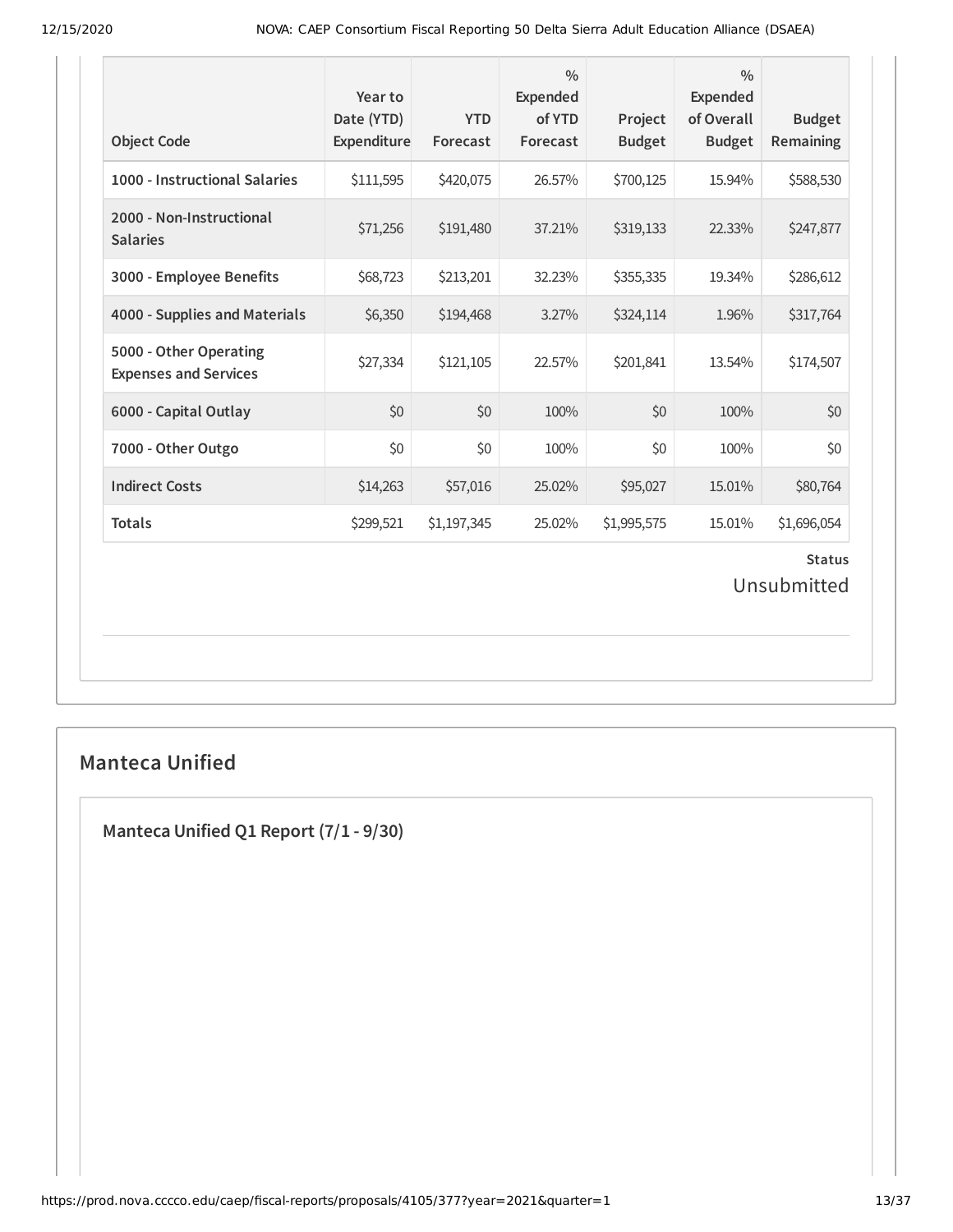| <b>Object Code</b>                                     | Year to<br>Date (YTD)<br><b>Expenditure</b> | <b>YTD</b><br>Forecast | $\frac{0}{0}$<br><b>Expended</b><br>of YTD<br>Forecast | Project<br><b>Budget</b> | $\frac{0}{0}$<br><b>Expended</b><br>of Overall<br><b>Budget</b> | <b>Budget</b><br>Remaining |
|--------------------------------------------------------|---------------------------------------------|------------------------|--------------------------------------------------------|--------------------------|-----------------------------------------------------------------|----------------------------|
| 1000 - Instructional Salaries                          | \$82,549                                    | \$64,939               | 127.12%                                                | \$649,393                | 12.71%                                                          | \$566,844                  |
| 2000 - Non-Instructional<br><b>Salaries</b>            | \$75,047                                    | \$66,357               | 113.1%                                                 | \$331,786                | 22.62%                                                          | \$256,739                  |
| 3000 - Employee Benefits                               | \$42,144                                    | \$35,330               | 119.29%                                                | \$294,419                | 14.31%                                                          | \$252,275                  |
| 4000 - Supplies and Materials                          | \$20,041                                    | \$258,511              | 7.75%                                                  | \$807,847                | 2.48%                                                           | \$787,806                  |
| 5000 - Other Operating<br><b>Expenses and Services</b> | \$37,151                                    | \$63,938               | 58.11%                                                 | \$182,679                | 20.34%                                                          | \$145,528                  |
| 6000 - Capital Outlay                                  | \$0                                         | \$0                    | 100%                                                   | \$250,000                | $0\%$                                                           | \$250,000                  |
| 7000 - Other Outgo                                     | \$0                                         | \$0                    | 100%                                                   | \$0                      | 100%                                                            | \$0                        |
| <b>Indirect Costs</b>                                  | \$11,244                                    | \$20,787               | 54.09%                                                 | \$103,937                | 10.82%                                                          | \$92,693                   |
| <b>Totals</b>                                          | \$268,176                                   | \$509,863              | 52.6%                                                  | \$2,620,061              | 10.24%                                                          | \$2,351,885                |

### **Corrective Action Plan**

None Needed. Low expenditures due to COVID19

### **Status** Submitted

## **Manteca Unified Q2 Report (10/1 - 12/31)**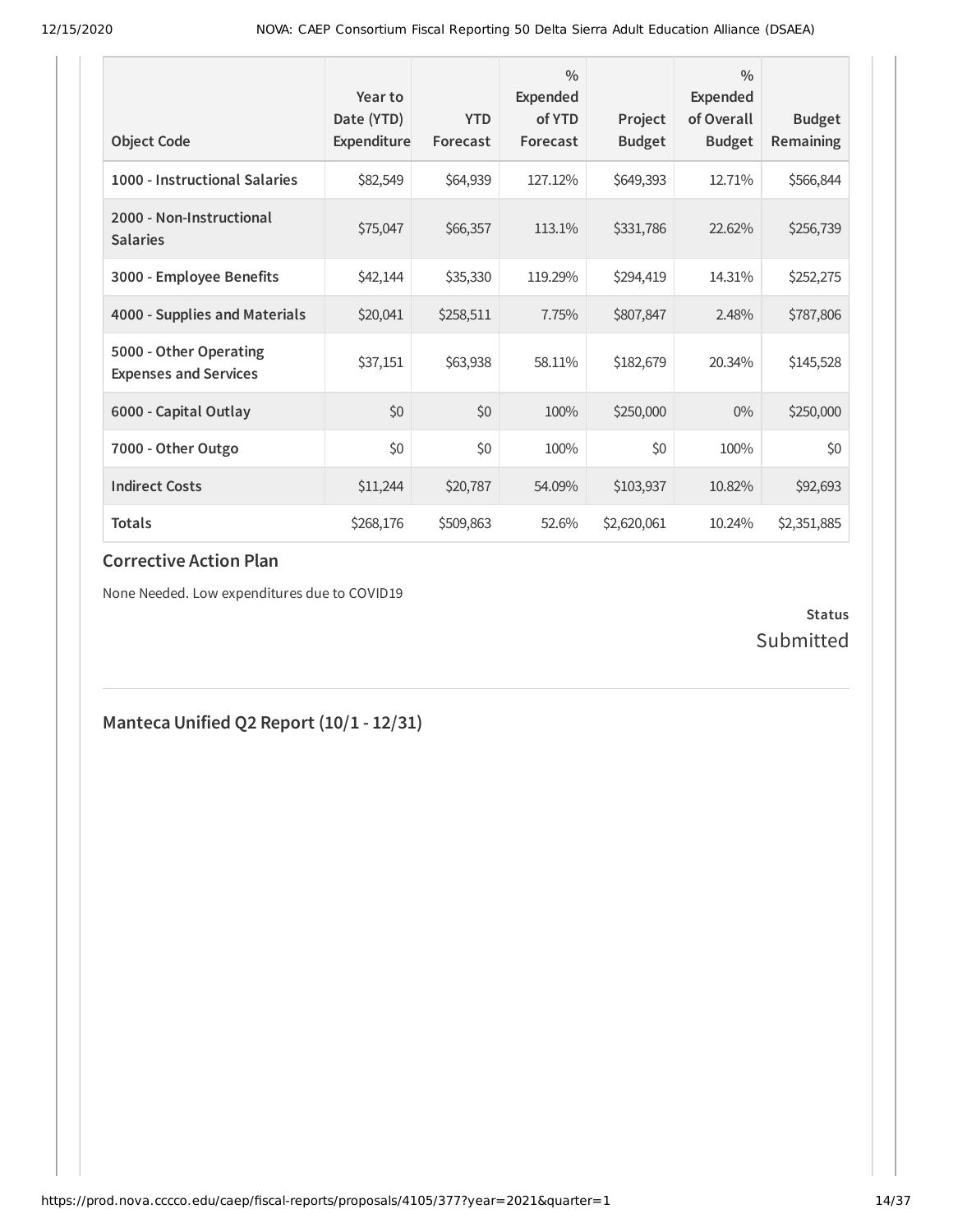| <b>Object Code</b>                                     | Year to<br>Date (YTD)<br>Expenditure | <b>YTD</b><br>Forecast | $\frac{0}{0}$<br>Expended<br>of YTD<br>Forecast | Project<br><b>Budget</b> | $\frac{0}{0}$<br>Expended<br>of Overall<br><b>Budget</b> | <b>Budget</b><br>Remaining |
|--------------------------------------------------------|--------------------------------------|------------------------|-------------------------------------------------|--------------------------|----------------------------------------------------------|----------------------------|
| 1000 - Instructional Salaries                          | \$82,549                             | \$240,275              | 34.36%                                          | \$649,393                | 12.71%                                                   | \$566,844                  |
| 2000 - Non-Instructional<br><b>Salaries</b>            | \$75,047                             | \$142,668              | 52.6%                                           | \$331,786                | 22.62%                                                   | \$256,739                  |
| 3000 - Employee Benefits                               | \$42,144                             | \$120,712              | 34.91%                                          | \$294,419                | 14.31%                                                   | \$252,275                  |
| 4000 - Supplies and Materials                          | \$20,041                             | \$436,237              | 4.59%                                           | \$807,847                | 2.48%                                                    | \$787,806                  |
| 5000 - Other Operating<br><b>Expenses and Services</b> | \$37,151                             | \$115,088              | 32.28%                                          | \$182,679                | 20.34%                                                   | \$145,528                  |
| 6000 - Capital Outlay                                  | \$0                                  | \$125,000              | $0\%$                                           | \$250,000                | $0\%$                                                    | \$250,000                  |
| 7000 - Other Outgo                                     | \$0                                  | \$0                    | 100%                                            | \$0                      | 100%                                                     | \$0                        |
| <b>Indirect Costs</b>                                  | \$11,244                             | \$41,575               | 27.05%                                          | \$103,937                | 10.82%                                                   | \$92,693                   |
| <b>Totals</b>                                          | \$268,176                            | \$1,221,555            | 21.95%                                          | \$2,620,061              | 10.24%                                                   | \$2,351,885                |

## Unsubmitted

**Manteca Unified Q3 Report (1/1 - 3/31)**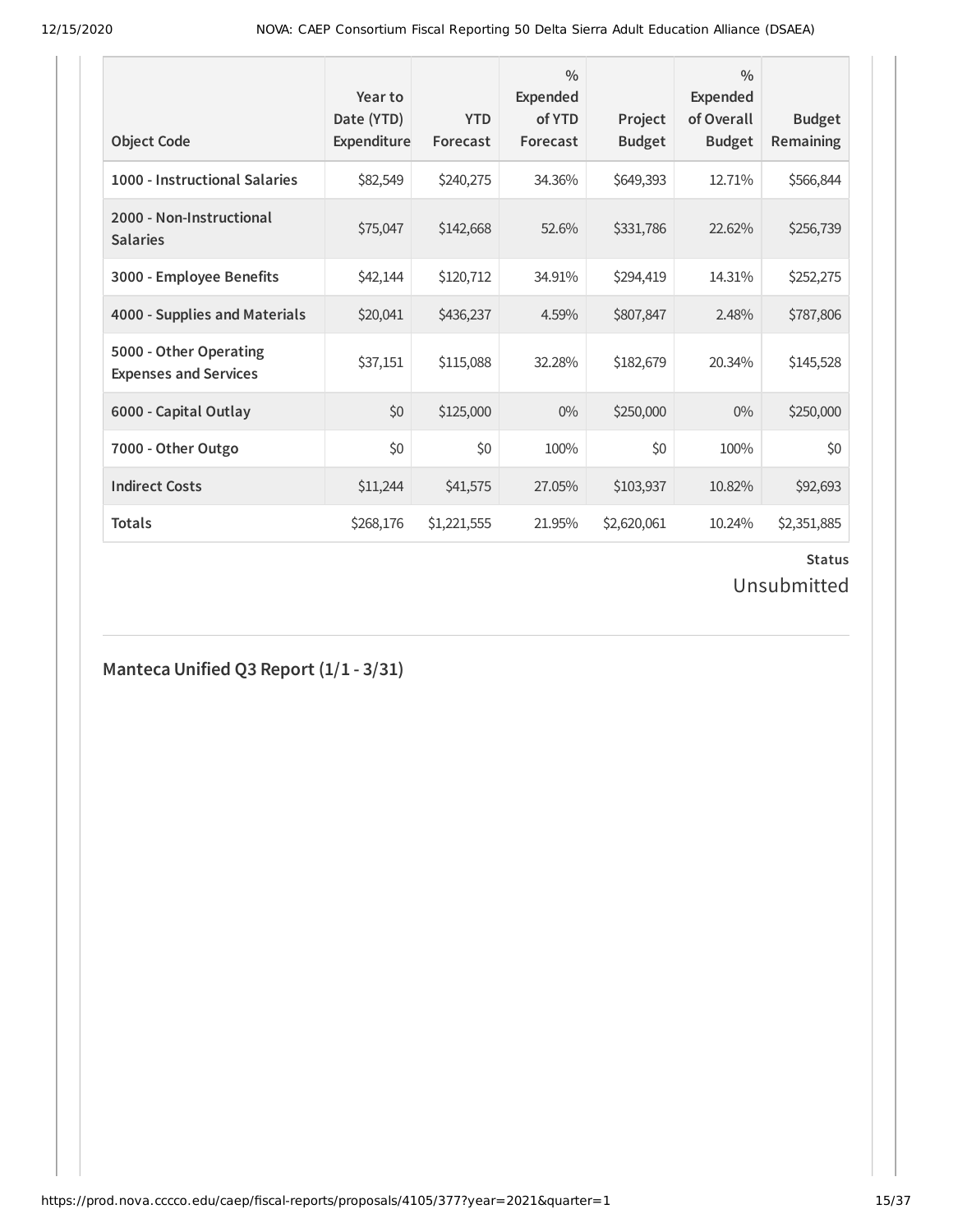| <b>Object Code</b>                                     | Year to<br>Date (YTD)<br><b>Expenditure</b> | <b>YTD</b><br>Forecast | $\frac{0}{0}$<br>Expended<br>of YTD<br>Forecast | Project<br><b>Budget</b> | $\frac{0}{0}$<br>Expended<br>of Overall<br><b>Budget</b> | <b>Budget</b><br>Remaining |
|--------------------------------------------------------|---------------------------------------------|------------------------|-------------------------------------------------|--------------------------|----------------------------------------------------------|----------------------------|
| 1000 - Instructional Salaries                          | \$82,549                                    | \$396,130              | 20.84%                                          | \$649,393                | 12.71%                                                   | \$566,844                  |
| 2000 - Non-Instructional<br><b>Salaries</b>            | \$75,047                                    | \$235,568              | 31.86%                                          | \$331,786                | 22.62%                                                   | \$256,739                  |
| 3000 - Employee Benefits                               | \$42,144                                    | \$209,037              | 20.16%                                          | \$294,419                | 14.31%                                                   | \$252,275                  |
| 4000 - Supplies and Materials                          | \$20,041                                    | \$630,121              | 3.18%                                           | \$807,847                | 2.48%                                                    | \$787,806                  |
| 5000 - Other Operating<br><b>Expenses and Services</b> | \$37,151                                    | \$146,143              | 25.42%                                          | \$182,679                | 20.34%                                                   | \$145,528                  |
| 6000 - Capital Outlay                                  | \$0                                         | \$187,500              | $0\%$                                           | \$250,000                | $0\%$                                                    | \$250,000                  |
| 7000 - Other Outgo                                     | \$0                                         | \$0                    | 100%                                            | \$0                      | 100%                                                     | \$0                        |
| <b>Indirect Costs</b>                                  | \$11,244                                    | \$62,362               | 18.03%                                          | \$103,937                | 10.82%                                                   | \$92,693                   |
| <b>Totals</b>                                          | \$268,176                                   | \$1,866,861            | 14.37%                                          | \$2,620,061              | 10.24%                                                   | \$2,351,885                |

## Unsubmitted

**Manteca Unified Q4 Report (4/1 - 6/30)**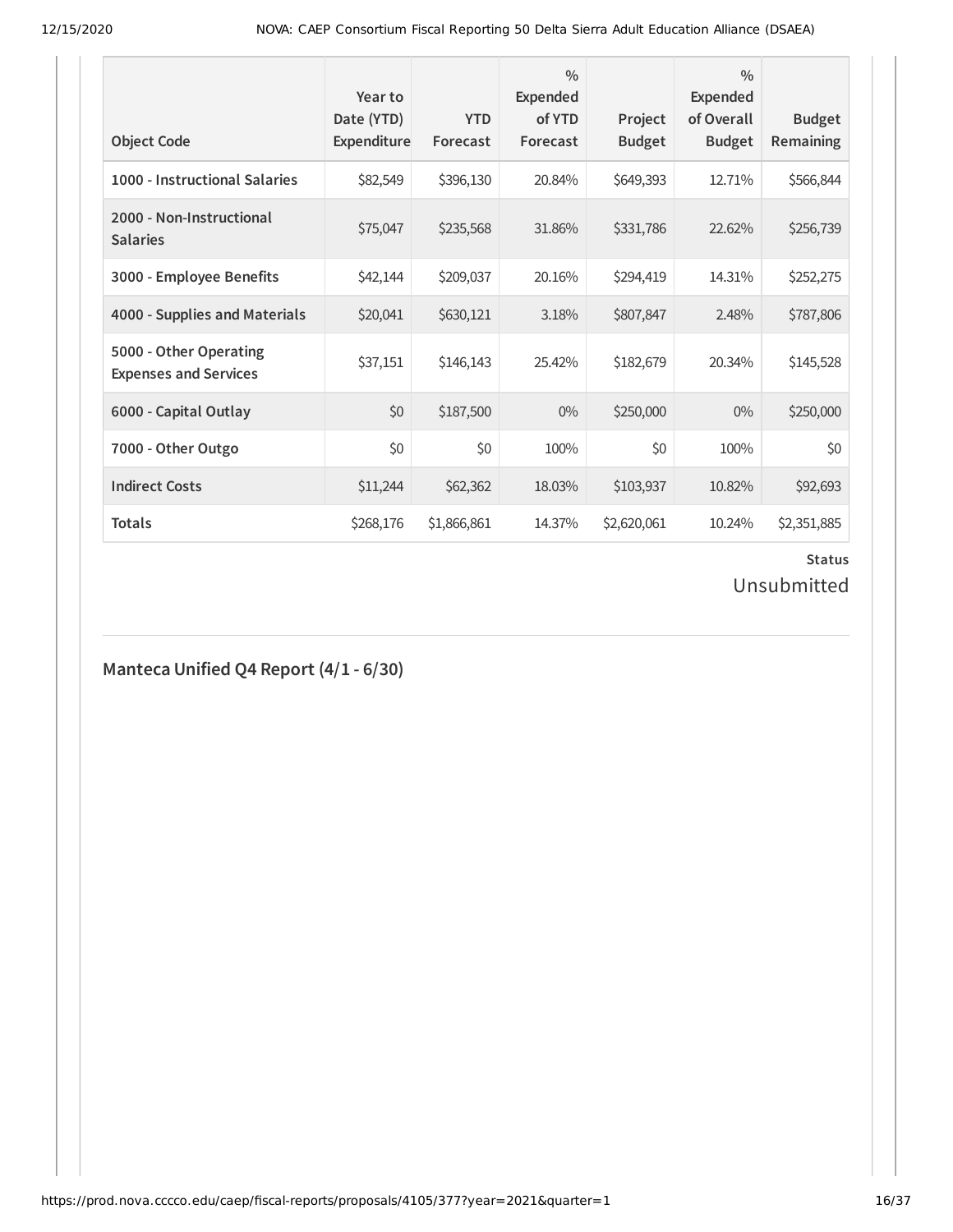| <b>Object Code</b>                                     | Year to<br>Date (YTD)<br>Expenditure | <b>YTD</b><br>Forecast | $\frac{0}{0}$<br><b>Expended</b><br>of YTD<br>Forecast | Project<br><b>Budget</b> | $\frac{0}{0}$<br><b>Expended</b><br>of Overall<br><b>Budget</b> | <b>Budget</b><br>Remaining |  |  |
|--------------------------------------------------------|--------------------------------------|------------------------|--------------------------------------------------------|--------------------------|-----------------------------------------------------------------|----------------------------|--|--|
| 1000 - Instructional Salaries                          | \$82,549                             | \$649,393              | 12.71%                                                 | \$649,393                | 12.71%                                                          | \$566,844                  |  |  |
| 2000 - Non-Instructional<br><b>Salaries</b>            | \$75,047                             | \$331,786              | 22.62%                                                 | \$331,786                | 22.62%                                                          | \$256,739                  |  |  |
| 3000 - Employee Benefits                               | \$42,144                             | \$294,419              | 14.31%                                                 | \$294,419                | 14.31%                                                          | \$252,275                  |  |  |
| 4000 - Supplies and Materials                          | \$20,041                             | \$807,847              | 2.48%                                                  | \$807,847                | 2.48%                                                           | \$787,806                  |  |  |
| 5000 - Other Operating<br><b>Expenses and Services</b> | \$37,151                             | \$182,679              | 20.34%                                                 | \$182,679                | 20.34%                                                          | \$145,528                  |  |  |
| 6000 - Capital Outlay                                  | \$0                                  | \$250,000              | $0\%$                                                  | \$250,000                | $0\%$                                                           | \$250,000                  |  |  |
| 7000 - Other Outgo                                     | \$0                                  | \$0                    | 100%                                                   | \$0                      | 100%                                                            | \$0                        |  |  |
| <b>Indirect Costs</b>                                  | \$11,244                             | \$103,937              | 10.82%                                                 | \$103,937                | 10.82%                                                          | \$92,693                   |  |  |
| <b>Totals</b>                                          | \$268,176                            | \$2,620,061            | 10.24%                                                 | \$2,620,061              | 10.24%                                                          | \$2,351,885                |  |  |
| <b>Status</b><br>Unsubmitted                           |                                      |                        |                                                        |                          |                                                                 |                            |  |  |

## **River Delta Joint Unified**

**River Delta Joint Unified Q1 Report (7/1 - 9/30)**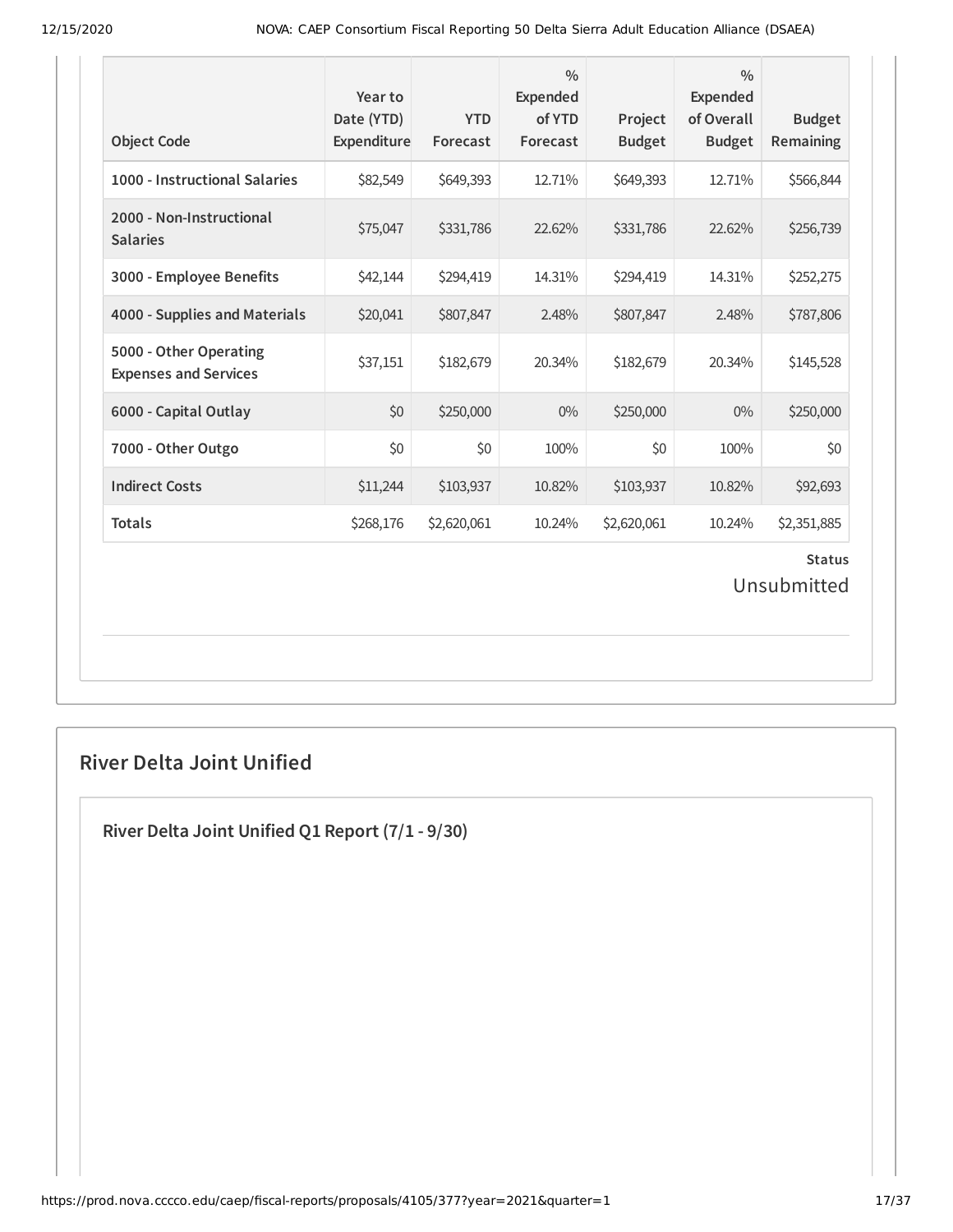| <b>Object Code</b>                                     | Year to<br>Date (YTD)<br>Expenditure | <b>YTD</b><br>Forecast | $\frac{0}{0}$<br>Expended<br>of YTD<br>Forecast | Project<br><b>Budget</b> | $\frac{0}{0}$<br><b>Expended</b><br>of Overall<br><b>Budget</b> | <b>Budget</b><br>Remaining |
|--------------------------------------------------------|--------------------------------------|------------------------|-------------------------------------------------|--------------------------|-----------------------------------------------------------------|----------------------------|
| 1000 - Instructional Salaries                          | \$1,435                              | \$10,000               | 14.35%                                          | \$40,000                 | 3.59%                                                           | \$38,565                   |
| 2000 - Non-Instructional<br><b>Salaries</b>            | \$2,615                              | \$5,044                | 51.84%                                          | \$20,176                 | 12.96%                                                          | \$17,561                   |
| 3000 - Employee Benefits                               | \$1,328                              | \$3,750                | 35.41%                                          | \$15,000                 | 8.85%                                                           | \$13,672                   |
| 4000 - Supplies and Materials                          | \$1,368                              | \$13,813               | 9.9%                                            | \$55,253                 | 2.48%                                                           | \$53,885                   |
| 5000 - Other Operating<br><b>Expenses and Services</b> | \$3,785                              | \$750                  | 504.67%                                         | \$3,000                  | 126.17%                                                         | $\mathbb{O}$ -\$785        |
| 6000 - Capital Outlay                                  | \$0                                  | \$0                    | 100%                                            | \$0                      | 100%                                                            | \$0                        |
| 7000 - Other Outgo                                     | \$0                                  | \$0                    | 100%                                            | \$0                      | 100%                                                            | \$0                        |
| <b>Indirect Costs</b>                                  | \$0                                  | \$1,189                | $0\%$                                           | \$4,757                  | $0\%$                                                           | \$4,757                    |
| <b>Totals</b>                                          | \$10,531                             | \$34,547               | 30.48%                                          | \$138,186                | 7.62%                                                           | \$127,655                  |

### **Corrective Action Plan**

lower expenditures due to COVID 19.

### **Status** Submitted

# **River Delta Joint Unified Q2 Report (10/1 - 12/31)**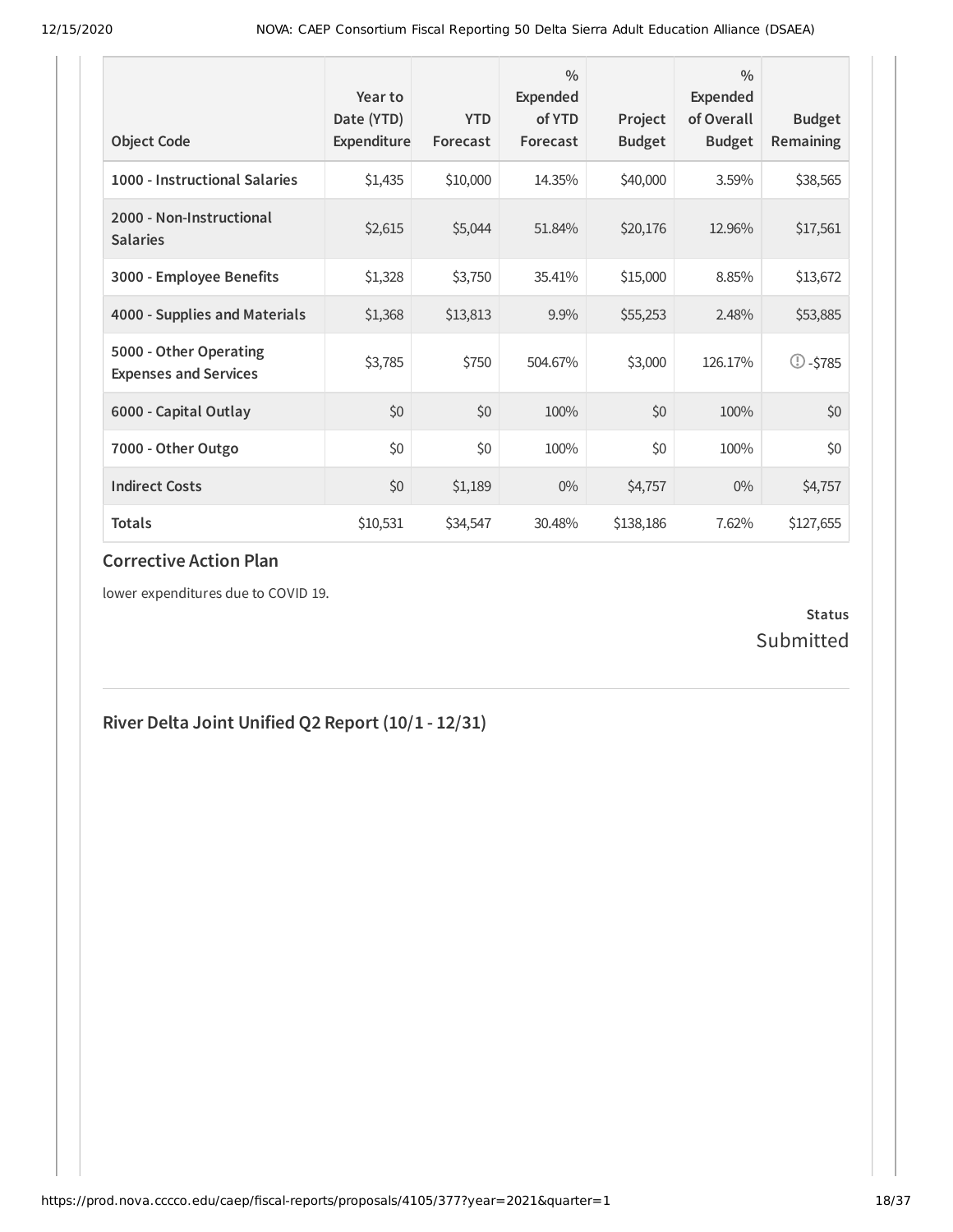| <b>Object Code</b>                                     | Year to<br>Date (YTD)<br>Expenditure | <b>YTD</b><br>Forecast | $\frac{0}{0}$<br>Expended<br>of YTD<br>Forecast | Project<br><b>Budget</b> | $\frac{0}{0}$<br><b>Expended</b><br>of Overall<br><b>Budget</b> | <b>Budget</b><br><b>Remaining</b> |
|--------------------------------------------------------|--------------------------------------|------------------------|-------------------------------------------------|--------------------------|-----------------------------------------------------------------|-----------------------------------|
| 1000 - Instructional Salaries                          | \$1,435                              | \$10,000               | 14.35%                                          | \$40,000                 | 3.59%                                                           | \$38,565                          |
| 2000 - Non-Instructional<br><b>Salaries</b>            | \$2,615                              | \$5,044                | 51.84%                                          | \$20,176                 | 12.96%                                                          | \$17,561                          |
| 3000 - Employee Benefits                               | \$1,328                              | \$3,750                | 35.41%                                          | \$15,000                 | 8.85%                                                           | \$13,672                          |
| 4000 - Supplies and Materials                          | \$1,368                              | \$13,813               | 9.9%                                            | \$55,253                 | 2.48%                                                           | \$53,885                          |
| 5000 - Other Operating<br><b>Expenses and Services</b> | \$3,785                              | \$750                  | 504.67%                                         | \$3,000                  | 126.17%                                                         | $\circled{1}$ -\$785              |
| 6000 - Capital Outlay                                  | \$0                                  | \$0                    | 100%                                            | \$0                      | 100%                                                            | \$0                               |
| 7000 - Other Outgo                                     | \$0                                  | \$0                    | 100%                                            | \$0                      | 100%                                                            | \$0                               |
| <b>Indirect Costs</b>                                  | \$0                                  | \$1,189                | $0\%$                                           | \$4,757                  | $0\%$                                                           | \$4,757                           |
| <b>Totals</b>                                          | \$10,531                             | \$34,547               | 30.48%                                          | \$138,186                | 7.62%                                                           | \$127,655                         |

### **Status** Unsubmitted

# **River Delta Joint Unified Q3 Report (1/1 - 3/31)**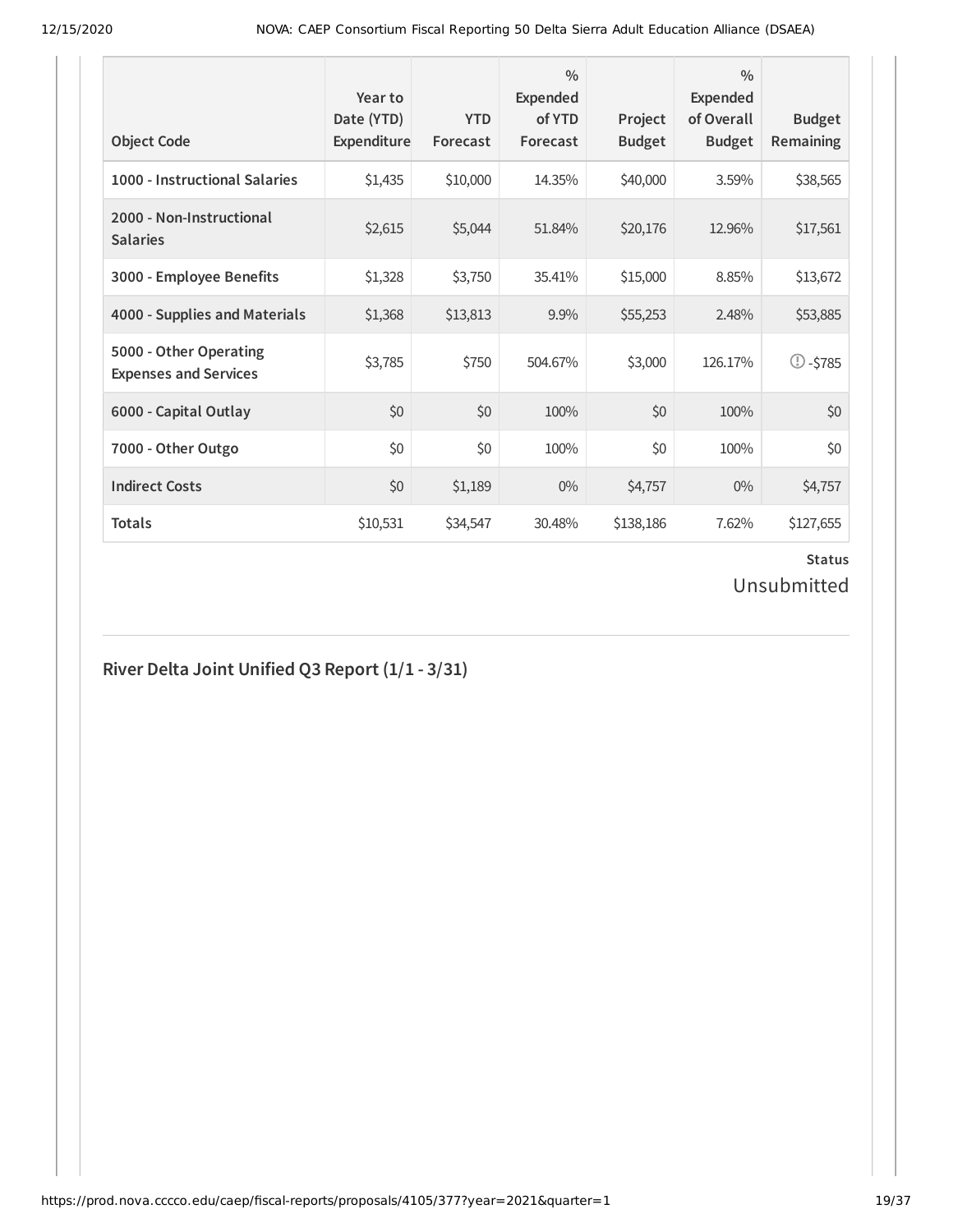| <b>Object Code</b>                                     | Year to<br>Date (YTD)<br>Expenditure | <b>YTD</b><br>Forecast | $\frac{0}{0}$<br><b>Expended</b><br>of YTD<br>Forecast | Project<br><b>Budget</b> | $\frac{0}{0}$<br><b>Expended</b><br>of Overall<br><b>Budget</b> | <b>Budget</b><br><b>Remaining</b> |
|--------------------------------------------------------|--------------------------------------|------------------------|--------------------------------------------------------|--------------------------|-----------------------------------------------------------------|-----------------------------------|
| 1000 - Instructional Salaries                          | \$1,435                              | \$10,000               | 14.35%                                                 | \$40,000                 | 3.59%                                                           | \$38,565                          |
| 2000 - Non-Instructional<br><b>Salaries</b>            | \$2,615                              | \$5,044                | 51.84%                                                 | \$20,176                 | 12.96%                                                          | \$17,561                          |
| 3000 - Employee Benefits                               | \$1,328                              | \$3,750                | 35.41%                                                 | \$15,000                 | 8.85%                                                           | \$13,672                          |
| 4000 - Supplies and Materials                          | \$1,368                              | \$13,813               | 9.9%                                                   | \$55,253                 | 2.48%                                                           | \$53,885                          |
| 5000 - Other Operating<br><b>Expenses and Services</b> | \$3,785                              | \$750                  | 504.67%                                                | \$3,000                  | 126.17%                                                         | $\circled{1}$ -\$785              |
| 6000 - Capital Outlay                                  | \$0                                  | \$0                    | 100%                                                   | \$0                      | 100%                                                            | \$0                               |
| 7000 - Other Outgo                                     | \$0                                  | \$0                    | 100%                                                   | \$0                      | 100%                                                            | \$0                               |
| <b>Indirect Costs</b>                                  | \$0                                  | \$1,189                | $0\%$                                                  | \$4,757                  | $0\%$                                                           | \$4,757                           |
| <b>Totals</b>                                          | \$10,531                             | \$34,547               | 30.48%                                                 | \$138,186                | 7.62%                                                           | \$127,655                         |

# Unsubmitted

# **River Delta Joint Unified Q4 Report (4/1 - 6/30)**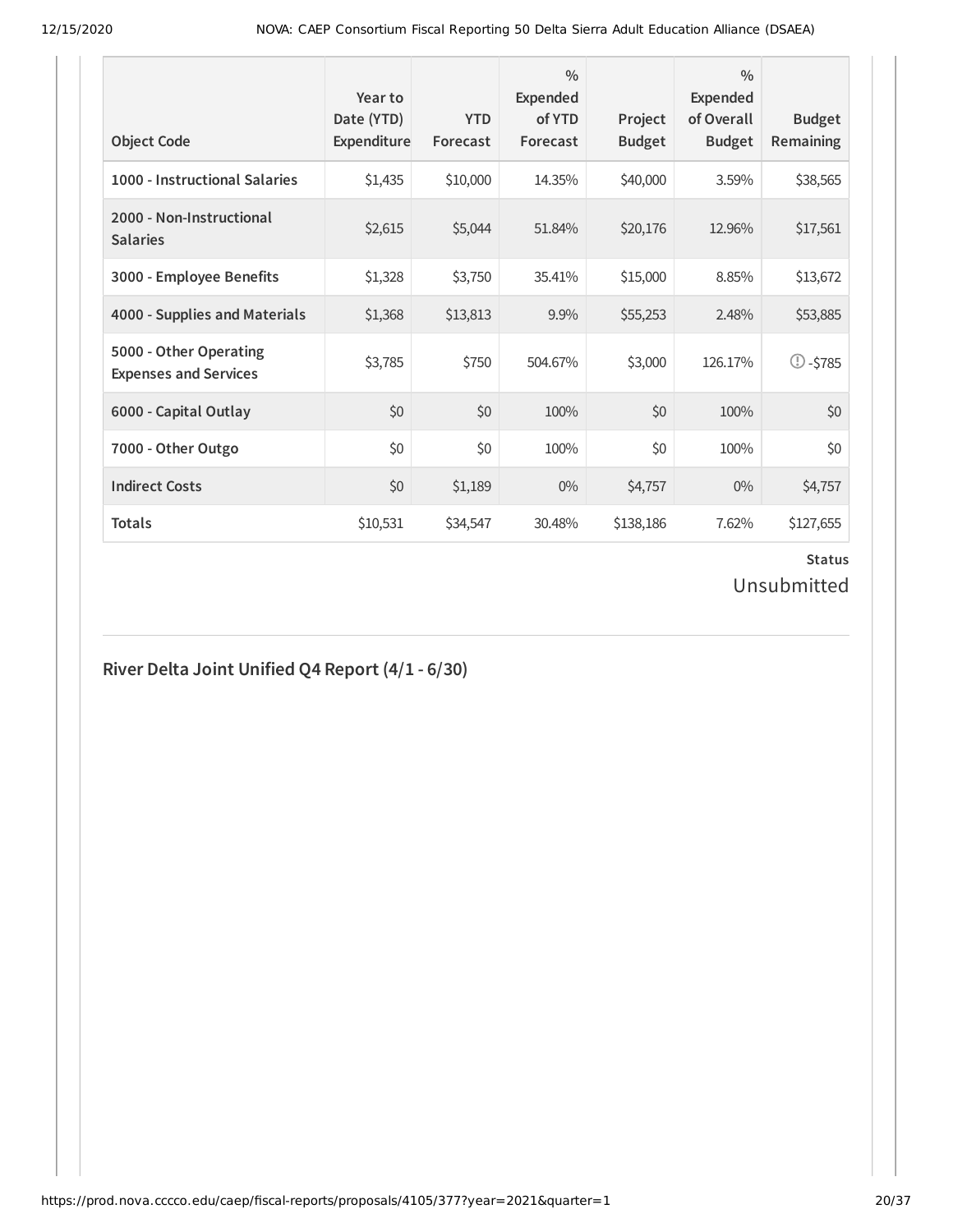| <b>Object Code</b>                                     | Year to<br>Date (YTD)<br>Expenditure | <b>YTD</b><br>Forecast | $\frac{0}{0}$<br>Expended<br>of YTD<br>Forecast | Project<br><b>Budget</b> | $\frac{0}{0}$<br><b>Expended</b><br>of Overall<br><b>Budget</b> | <b>Budget</b><br>Remaining |  |  |
|--------------------------------------------------------|--------------------------------------|------------------------|-------------------------------------------------|--------------------------|-----------------------------------------------------------------|----------------------------|--|--|
| 1000 - Instructional Salaries                          | \$1,435                              | \$10,000               | 14.35%                                          | \$40,000                 | 3.59%                                                           | \$38,565                   |  |  |
| 2000 - Non-Instructional<br><b>Salaries</b>            | \$2,615                              | \$5,044                | 51.84%                                          | \$20,176                 | 12.96%                                                          | \$17,561                   |  |  |
| 3000 - Employee Benefits                               | \$1,328                              | \$3,750                | 35.41%                                          | \$15,000                 | 8.85%                                                           | \$13,672                   |  |  |
| 4000 - Supplies and Materials                          | \$1,368                              | \$13,813               | 9.9%                                            | \$55,253                 | 2.48%                                                           | \$53,885                   |  |  |
| 5000 - Other Operating<br><b>Expenses and Services</b> | \$3,785                              | \$750                  | 504.67%                                         | \$3,000                  | 126.17%                                                         | $\mathbb{O}$ -\$785        |  |  |
| 6000 - Capital Outlay                                  | \$0                                  | \$0                    | 100%                                            | \$0                      | 100%                                                            | \$0                        |  |  |
| 7000 - Other Outgo                                     | \$0                                  | \$0                    | 100%                                            | \$0                      | 100%                                                            | \$0                        |  |  |
| <b>Indirect Costs</b>                                  | \$0                                  | \$1,189                | $0\%$                                           | \$4,757                  | $0\%$                                                           | \$4,757                    |  |  |
| <b>Totals</b>                                          | \$10,531                             | \$34,547               | 30.48%                                          | \$138,186                | 7.62%                                                           | \$127,655                  |  |  |
| <b>Status</b><br>Unsubmitted                           |                                      |                        |                                                 |                          |                                                                 |                            |  |  |

# **San Joaquin Co. Oice of Education**

**San Joaquin Co.Oice of Education Q1 Report (7/1 - 9/30)**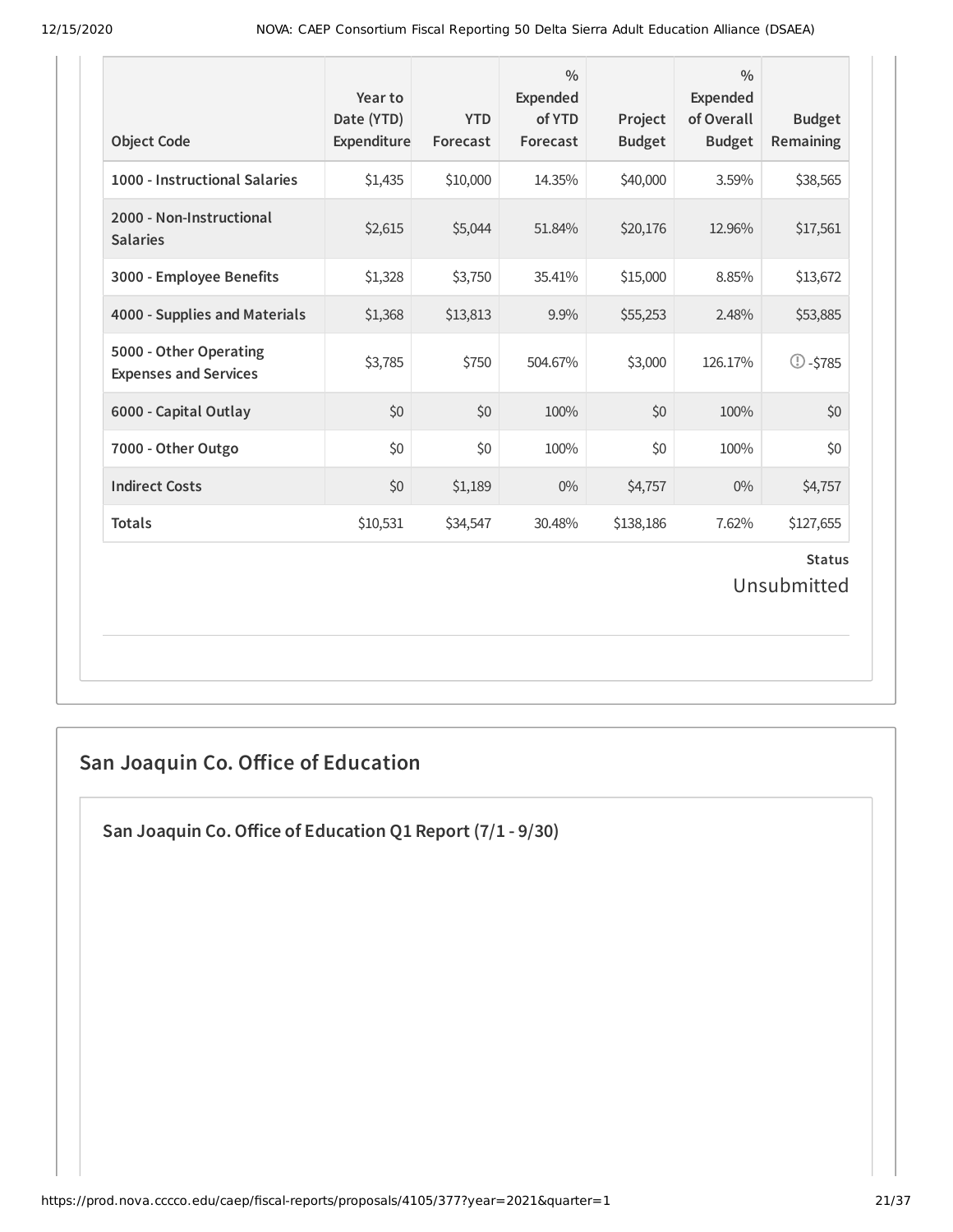| <b>Object Code</b>                                     | Year to<br>Date (YTD)<br>Expenditure | <b>YTD</b><br>Forecast | $\frac{0}{0}$<br><b>Expended</b><br>of YTD<br>Forecast | Project<br><b>Budget</b> | $\frac{0}{0}$<br>Expended<br>of Overall<br><b>Budget</b> | <b>Budget</b><br><b>Remaining</b> |
|--------------------------------------------------------|--------------------------------------|------------------------|--------------------------------------------------------|--------------------------|----------------------------------------------------------|-----------------------------------|
| 1000 - Instructional Salaries                          | \$0                                  | \$0                    | 100%                                                   | \$0                      | 100%                                                     | \$0                               |
| 2000 - Non-Instructional<br><b>Salaries</b>            | \$0                                  | \$0                    | 100%                                                   | \$0                      | 100%                                                     | \$0                               |
| 3000 - Employee Benefits                               | \$0                                  | \$0                    | 100%                                                   | \$0                      | 100%                                                     | \$0                               |
| 4000 - Supplies and Materials                          | \$0                                  | \$0                    | 100%                                                   | \$73,066                 | $0\%$                                                    | \$73,066                          |
| 5000 - Other Operating<br><b>Expenses and Services</b> | \$0                                  | \$0                    | 100%                                                   | \$6,708                  | $0\%$                                                    | \$6,708                           |
| 6000 - Capital Outlay                                  | \$0                                  | \$0                    | 100%                                                   | \$30,000                 | $0\%$                                                    | \$30,000                          |
| 7000 - Other Outgo                                     | \$0                                  | \$0                    | 100%                                                   | \$0                      | 100%                                                     | \$0                               |
| <b>Indirect Costs</b>                                  | \$0                                  | \$0                    | 100%                                                   | \$3,989                  | $0\%$                                                    | \$3,989                           |
| <b>Totals</b>                                          | \$0                                  | \$0                    | 100%                                                   | \$113,763                | $0\%$                                                    | \$113,763                         |

### **Corrective Action Plan**

Expenditures fell below target due to COVID 19.

### **Status** Submitted

**San Joaquin Co.Oice of Education Q2 Report (10/1 - 12/31)**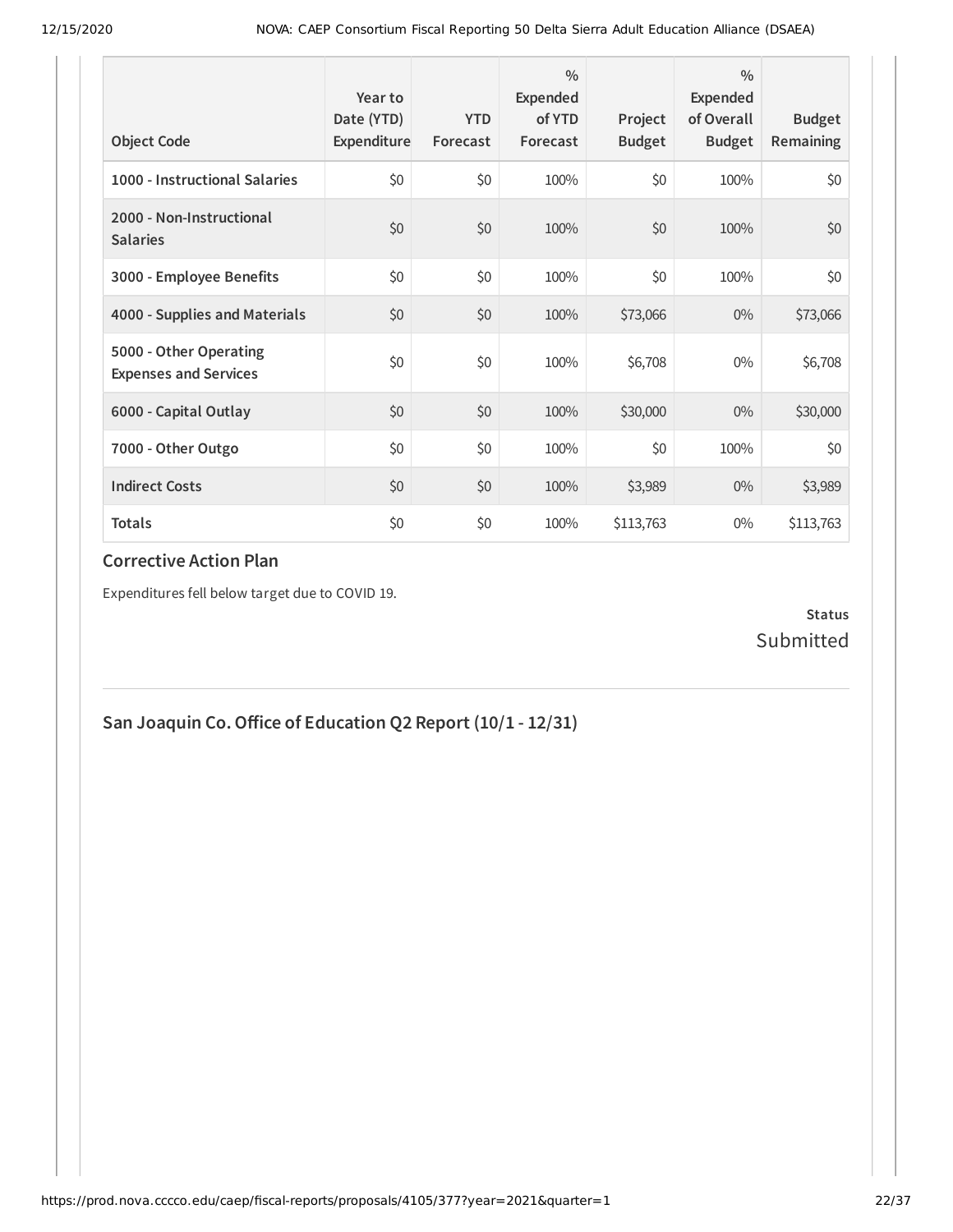| <b>Object Code</b>                                     | Year to<br>Date (YTD)<br>Expenditure | <b>YTD</b><br>Forecast | $\frac{0}{0}$<br>Expended<br>of YTD<br>Forecast | Project<br><b>Budget</b> | $\frac{0}{0}$<br>Expended<br>of Overall<br><b>Budget</b> | <b>Budget</b><br><b>Remaining</b> |
|--------------------------------------------------------|--------------------------------------|------------------------|-------------------------------------------------|--------------------------|----------------------------------------------------------|-----------------------------------|
| 1000 - Instructional Salaries                          | \$0                                  | \$0                    | 100%                                            | \$0                      | 100%                                                     | \$0                               |
| 2000 - Non-Instructional<br><b>Salaries</b>            | \$0                                  | \$0                    | 100%                                            | \$0                      | 100%                                                     | \$0                               |
| 3000 - Employee Benefits                               | \$0                                  | \$0                    | 100%                                            | \$0                      | 100%                                                     | \$0                               |
| 4000 - Supplies and Materials                          | \$0                                  | \$24,112               | $0\%$                                           | \$73,066                 | $0\%$                                                    | \$73,066                          |
| 5000 - Other Operating<br><b>Expenses and Services</b> | \$0                                  | \$2,214                | $0\%$                                           | \$6,708                  | $0\%$                                                    | \$6,708                           |
| 6000 - Capital Outlay                                  | \$0                                  | \$9,900                | $0\%$                                           | \$30,000                 | $0\%$                                                    | \$30,000                          |
| 7000 - Other Outgo                                     | \$0                                  | \$0                    | 100%                                            | \$0                      | 100%                                                     | \$0                               |
| <b>Indirect Costs</b>                                  | \$0                                  | \$1,316                | $0\%$                                           | \$3,989                  | $0\%$                                                    | \$3,989                           |
| <b>Totals</b>                                          | \$0                                  | \$37,542               | $0\%$                                           | \$113,763                | $0\%$                                                    | \$113,763                         |

## **Status** Unsubmitted

## **San Joaquin Co.Oice of Education Q3 Report (1/1 - 3/31)**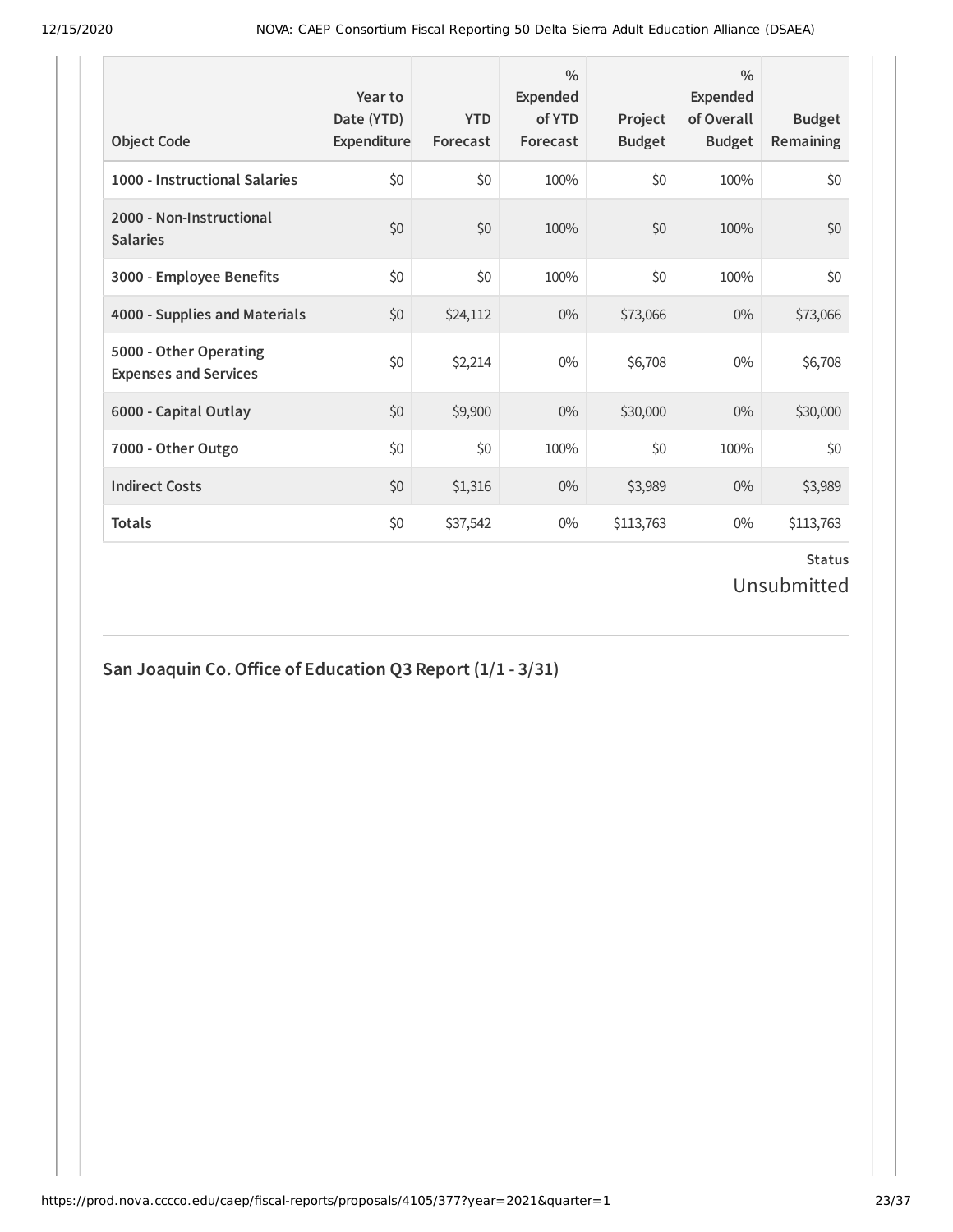| <b>Object Code</b>                                     | Year to<br>Date (YTD)<br>Expenditure | <b>YTD</b><br>Forecast | $\frac{0}{0}$<br>Expended<br>of YTD<br>Forecast | Project<br><b>Budget</b> | $\frac{0}{0}$<br>Expended<br>of Overall<br><b>Budget</b> | <b>Budget</b><br><b>Remaining</b> |
|--------------------------------------------------------|--------------------------------------|------------------------|-------------------------------------------------|--------------------------|----------------------------------------------------------|-----------------------------------|
| 1000 - Instructional Salaries                          | \$0                                  | \$0                    | 100%                                            | \$0                      | 100%                                                     | \$0                               |
| 2000 - Non-Instructional<br><b>Salaries</b>            | \$0                                  | \$0                    | 100%                                            | \$0                      | 100%                                                     | \$0                               |
| 3000 - Employee Benefits                               | \$0                                  | \$0                    | 100%                                            | \$0                      | 100%                                                     | \$0                               |
| 4000 - Supplies and Materials                          | \$0                                  | \$24,112               | $0\%$                                           | \$73,066                 | $0\%$                                                    | \$73,066                          |
| 5000 - Other Operating<br><b>Expenses and Services</b> | \$0                                  | \$2,214                | $0\%$                                           | \$6,708                  | $0\%$                                                    | \$6,708                           |
| 6000 - Capital Outlay                                  | \$0                                  | \$9,900                | $0\%$                                           | \$30,000                 | $0\%$                                                    | \$30,000                          |
| 7000 - Other Outgo                                     | \$0                                  | \$0                    | 100%                                            | \$0                      | 100%                                                     | \$0                               |
| <b>Indirect Costs</b>                                  | \$0                                  | \$1,316                | $0\%$                                           | \$3,989                  | $0\%$                                                    | \$3,989                           |
| <b>Totals</b>                                          | \$0                                  | \$37,542               | $0\%$                                           | \$113,763                | $0\%$                                                    | \$113,763                         |

### **Status** Unsubmitted

## **San Joaquin Co.Oice of Education Q4 Report (4/1 - 6/30)**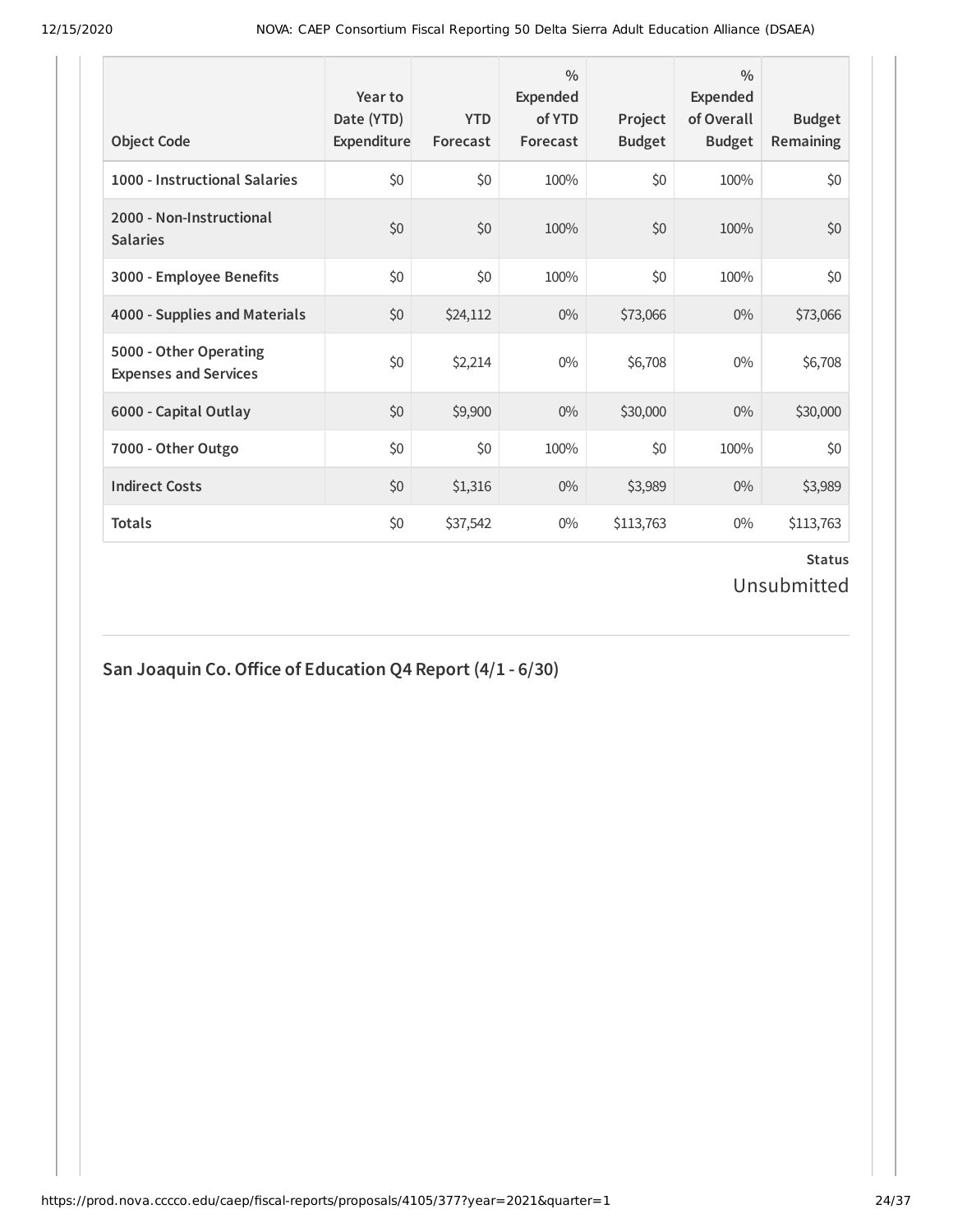| <b>Object Code</b>                                     | Year to<br>Date (YTD)<br>Expenditure | <b>YTD</b><br>Forecast | $\frac{0}{0}$<br>Expended<br>of YTD<br>Forecast | Project<br><b>Budget</b> | $\frac{0}{0}$<br><b>Expended</b><br>of Overall<br><b>Budget</b> | <b>Budget</b><br>Remaining |  |
|--------------------------------------------------------|--------------------------------------|------------------------|-------------------------------------------------|--------------------------|-----------------------------------------------------------------|----------------------------|--|
| 1000 - Instructional Salaries                          | \$0                                  | \$0                    | 100%                                            | \$0                      | 100%                                                            | \$0                        |  |
| 2000 - Non-Instructional<br><b>Salaries</b>            | \$0                                  | \$0                    | 100%                                            | \$0                      | 100%                                                            | \$0                        |  |
| 3000 - Employee Benefits                               | \$0                                  | \$0                    | 100%                                            | \$0                      | 100%                                                            | \$0                        |  |
| 4000 - Supplies and Materials                          | \$0                                  | \$24,842               | $0\%$                                           | \$73,066                 | 0%                                                              | \$73,066                   |  |
| 5000 - Other Operating<br><b>Expenses and Services</b> | \$0                                  | \$2,214                | $0\%$                                           | \$6,708                  | $0\%$                                                           | \$6,708                    |  |
| 6000 - Capital Outlay                                  | \$0                                  | \$10,200               | $0\%$                                           | \$30,000                 | $0\%$                                                           | \$30,000                   |  |
| 7000 - Other Outgo                                     | \$0                                  | \$0                    | 100%                                            | \$0                      | 100%                                                            | \$0                        |  |
| <b>Indirect Costs</b>                                  | \$0                                  | \$1,356                | $0\%$                                           | \$3,989                  | $0\%$                                                           | \$3,989                    |  |
| <b>Totals</b>                                          | \$0                                  | \$38,612               | $0\%$                                           | \$113,763                | $0\%$                                                           | \$113,763                  |  |
| <b>Status</b><br>Unsubmitted                           |                                      |                        |                                                 |                          |                                                                 |                            |  |

# **San Joaquin Delta CCD**

**San Joaquin Delta CCD Q1 Report (7/1 - 9/30)**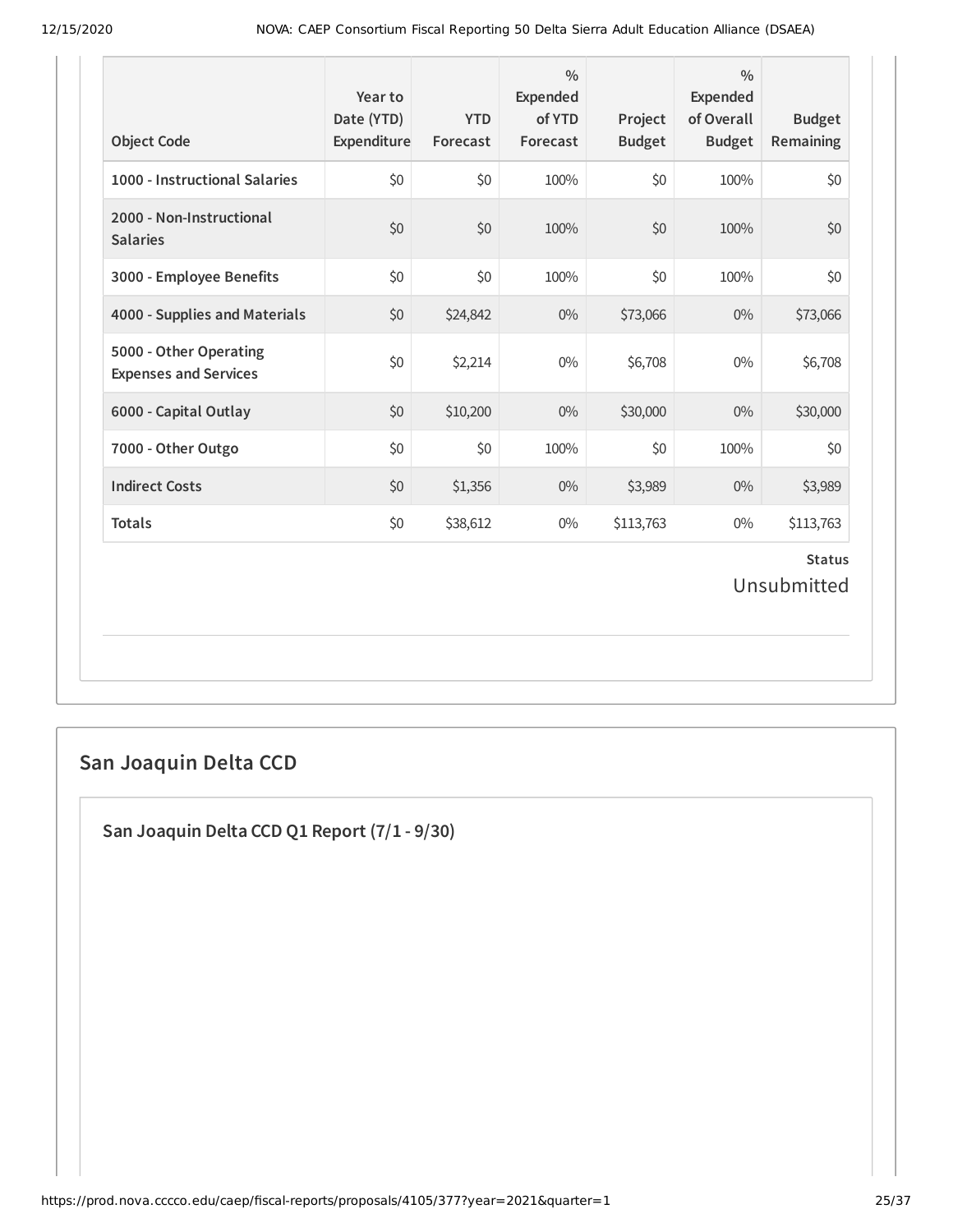| <b>Object Code</b>                                     | Year to<br>Date (YTD)<br>Expenditure | <b>YTD</b><br>Forecast | $\frac{0}{0}$<br>Expended<br>of YTD<br>Forecast | Project<br><b>Budget</b> | $\frac{0}{0}$<br><b>Expended</b><br>of Overall<br><b>Budget</b> | <b>Budget</b><br>Remaining |
|--------------------------------------------------------|--------------------------------------|------------------------|-------------------------------------------------|--------------------------|-----------------------------------------------------------------|----------------------------|
| 1000 - Instructional Salaries                          | \$0                                  | \$0                    | 100%                                            | \$30,000                 | $0\%$                                                           | \$30,000                   |
| 2000 - Non-Instructional<br><b>Salaries</b>            | \$22,990                             | \$0                    | 100%                                            | \$138,040                | 16.65%                                                          | \$115,050                  |
| 3000 - Employee Benefits                               | \$7,634                              | \$0                    | 100%                                            | \$117,674                | 6.49%                                                           | \$110,040                  |
| 4000 - Supplies and Materials                          | \$0                                  | \$0                    | 100%                                            | \$29,698                 | $0\%$                                                           | \$29,698                   |
| 5000 - Other Operating<br><b>Expenses and Services</b> | \$6,372                              | \$0                    | 100%                                            | \$200,000                | 3.19%                                                           | \$193,628                  |
| 6000 - Capital Outlay                                  | \$0                                  | \$0                    | 100%                                            | \$0                      | 100%                                                            | \$0                        |
| 7000 - Other Outgo                                     | \$0                                  | \$0                    | 100%                                            | \$0                      | 100%                                                            | \$0                        |
| <b>Indirect Costs</b>                                  | \$1,850                              | \$0                    | 100%                                            | \$25,771                 | 7.18%                                                           | \$23,921                   |
| <b>Totals</b>                                          | \$38,846                             | \$0                    | 100%                                            | \$541,183                | 7.18%                                                           | \$502,337                  |

### **Corrective Action Plan**

Low expenditures due to COVID19.

#### **Summary of Activities:**

All activities align with the 3 year and Annual Plan for our consortium.

**Status** Submitted

## **San Joaquin Delta CCD Q2 Report (10/1 - 12/31)**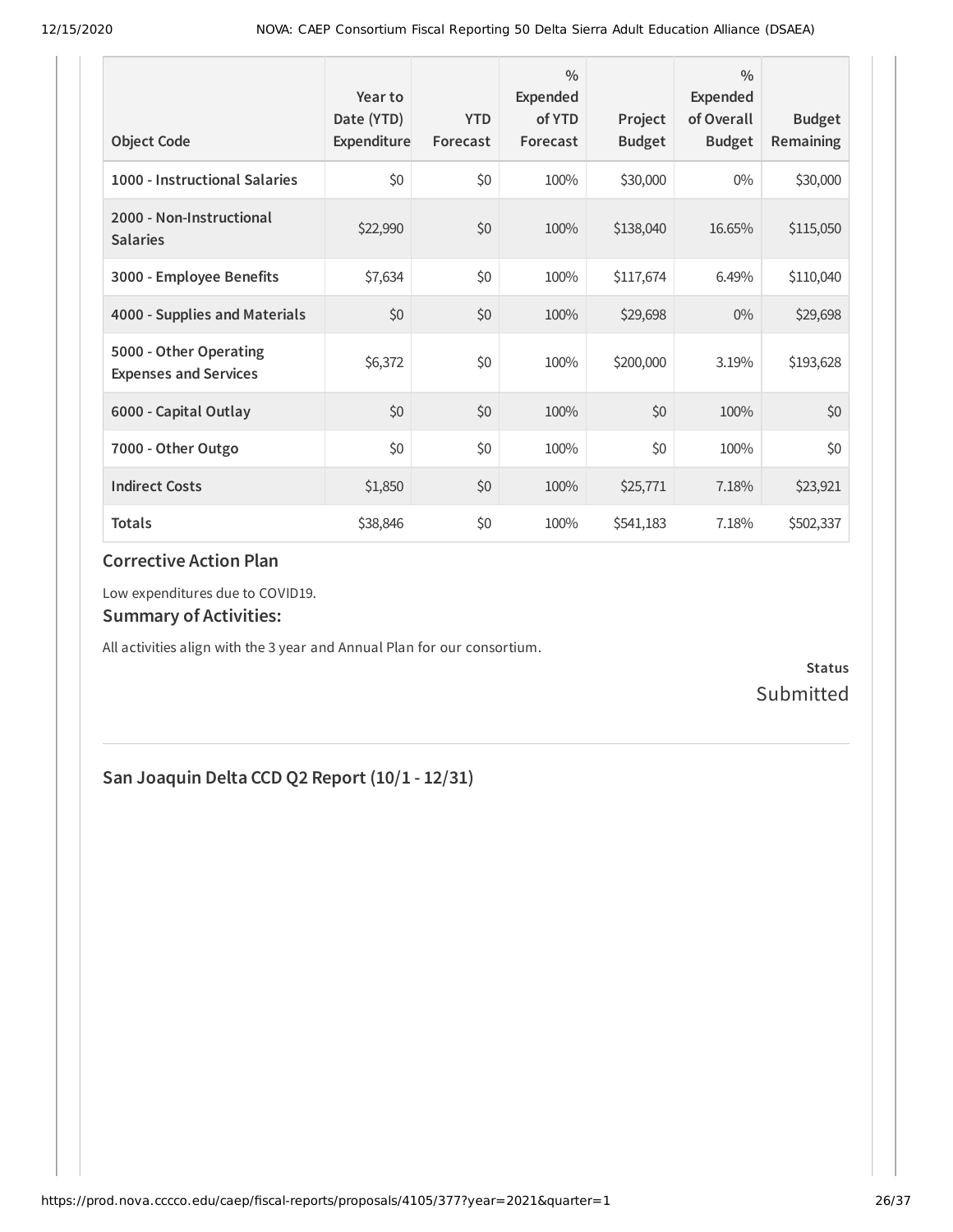| <b>Object Code</b>                                     | Year to<br>Date (YTD)<br>Expenditure | <b>YTD</b><br>Forecast | $\frac{0}{0}$<br>Expended<br>of YTD<br>Forecast | Project<br><b>Budget</b> | $\frac{0}{0}$<br>Expended<br>of Overall<br><b>Budget</b> | <b>Budget</b><br><b>Remaining</b> |
|--------------------------------------------------------|--------------------------------------|------------------------|-------------------------------------------------|--------------------------|----------------------------------------------------------|-----------------------------------|
| 1000 - Instructional Salaries                          | \$0                                  | \$0                    | 100%                                            | \$30,000                 | $0\%$                                                    | \$30,000                          |
| 2000 - Non-Instructional<br><b>Salaries</b>            | \$22,990                             | \$0                    | 100%                                            | \$138,040                | 16.65%                                                   | \$115,050                         |
| 3000 - Employee Benefits                               | \$7,634                              | \$0                    | 100%                                            | \$117,674                | 6.49%                                                    | \$110,040                         |
| 4000 - Supplies and Materials                          | \$0                                  | \$0                    | 100%                                            | \$29,698                 | $0\%$                                                    | \$29,698                          |
| 5000 - Other Operating<br><b>Expenses and Services</b> | \$6,372                              | \$0                    | 100%                                            | \$200,000                | 3.19%                                                    | \$193,628                         |
| 6000 - Capital Outlay                                  | \$0                                  | \$0                    | 100%                                            | \$0                      | 100%                                                     | \$0                               |
| 7000 - Other Outgo                                     | \$0                                  | \$0                    | 100%                                            | \$0                      | 100%                                                     | \$0                               |
| <b>Indirect Costs</b>                                  | \$1,850                              | \$0                    | 100%                                            | \$25,771                 | 7.18%                                                    | \$23,921                          |
| <b>Totals</b>                                          | \$38,846                             | \$0                    | 100%                                            | \$541,183                | 7.18%                                                    | \$502,337                         |

# Unsubmitted

# **San Joaquin Delta CCD Q3 Report (1/1 - 3/31)**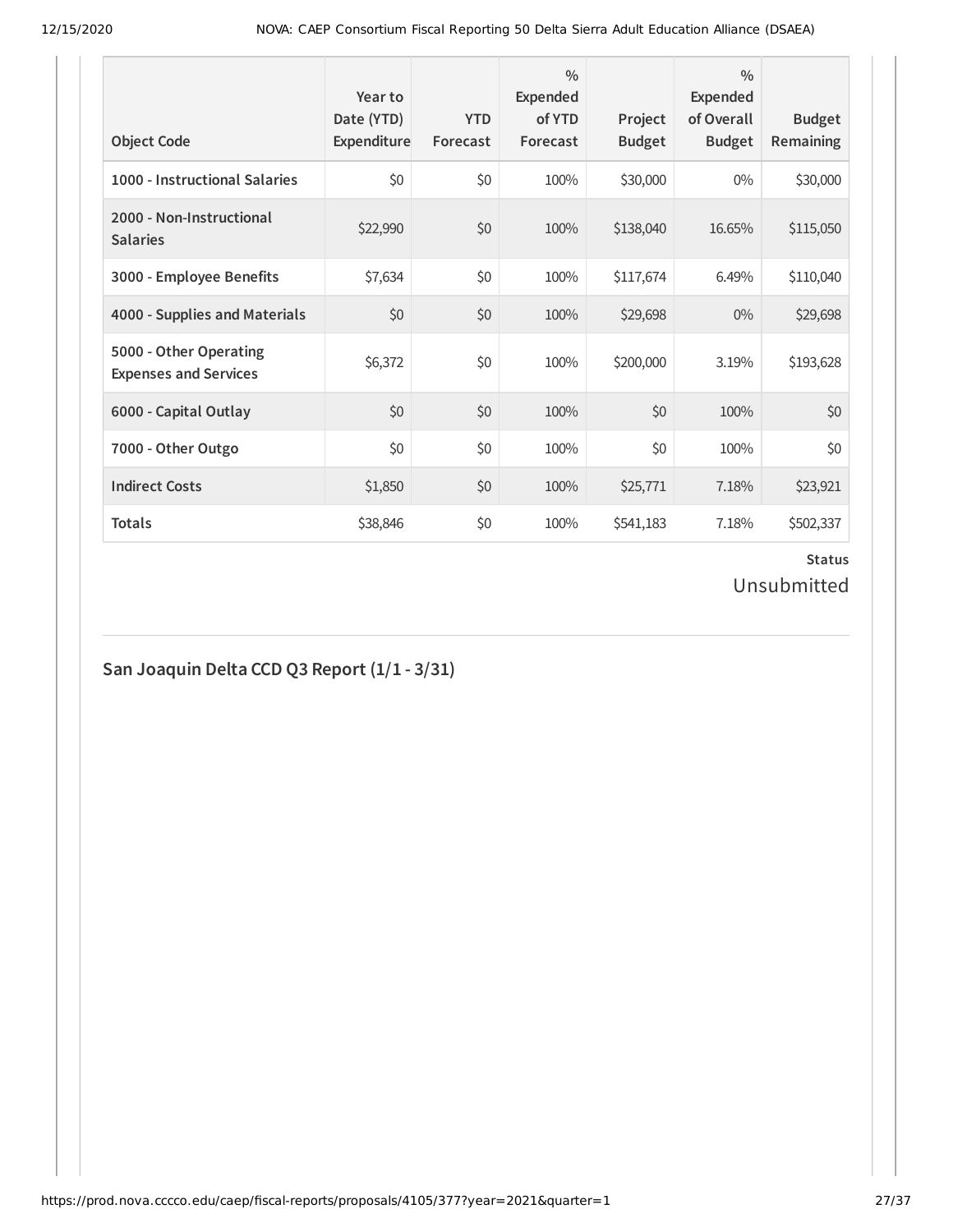| <b>Object Code</b>                                     | Year to<br>Date (YTD)<br>Expenditure | <b>YTD</b><br>Forecast | $\frac{0}{0}$<br>Expended<br>of YTD<br>Forecast | Project<br><b>Budget</b> | $\frac{0}{0}$<br>Expended<br>of Overall<br><b>Budget</b> | <b>Budget</b><br><b>Remaining</b> |
|--------------------------------------------------------|--------------------------------------|------------------------|-------------------------------------------------|--------------------------|----------------------------------------------------------|-----------------------------------|
| 1000 - Instructional Salaries                          | \$0                                  | \$0                    | 100%                                            | \$30,000                 | $0\%$                                                    | \$30,000                          |
| 2000 - Non-Instructional<br><b>Salaries</b>            | \$22,990                             | \$0                    | 100%                                            | \$138,040                | 16.65%                                                   | \$115,050                         |
| 3000 - Employee Benefits                               | \$7,634                              | \$0                    | 100%                                            | \$117,674                | 6.49%                                                    | \$110,040                         |
| 4000 - Supplies and Materials                          | \$0                                  | \$0                    | 100%                                            | \$29,698                 | $0\%$                                                    | \$29,698                          |
| 5000 - Other Operating<br><b>Expenses and Services</b> | \$6,372                              | \$0                    | 100%                                            | \$200,000                | 3.19%                                                    | \$193,628                         |
| 6000 - Capital Outlay                                  | \$0                                  | \$0                    | 100%                                            | \$0                      | 100%                                                     | \$0                               |
| 7000 - Other Outgo                                     | \$0                                  | \$0                    | 100%                                            | \$0                      | 100%                                                     | \$0                               |
| <b>Indirect Costs</b>                                  | \$1,850                              | \$0                    | 100%                                            | \$25,771                 | 7.18%                                                    | \$23,921                          |
| <b>Totals</b>                                          | \$38,846                             | \$0                    | 100%                                            | \$541,183                | 7.18%                                                    | \$502,337                         |

# Unsubmitted

# **San Joaquin Delta CCD Q4 Report (4/1 - 6/30)**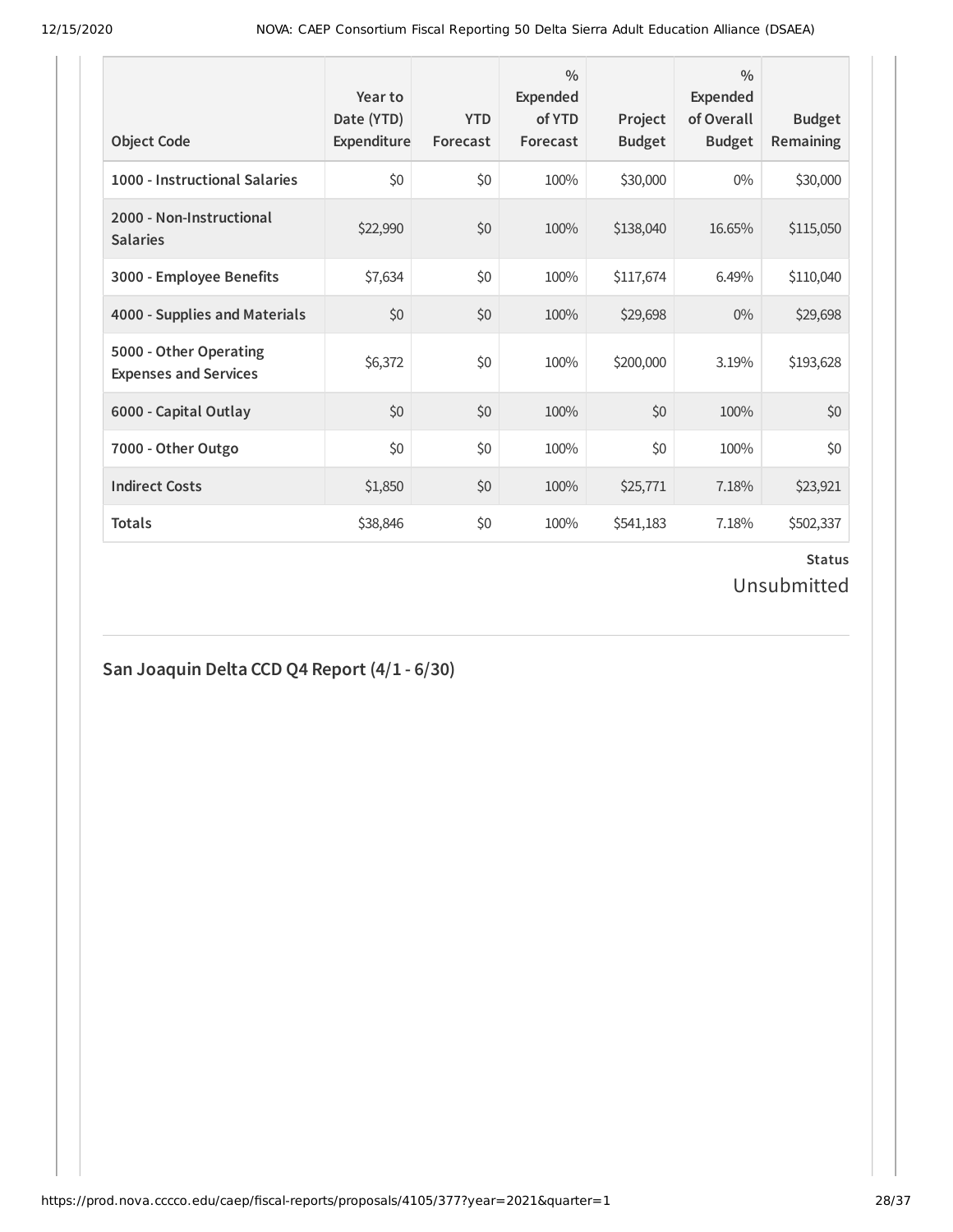| <b>Object Code</b>                                     | Year to<br>Date (YTD)<br>Expenditure | <b>YTD</b><br>Forecast | $\frac{0}{0}$<br><b>Expended</b><br>of YTD<br>Forecast | Project<br><b>Budget</b> | $\frac{0}{0}$<br><b>Expended</b><br>of Overall<br><b>Budget</b> | <b>Budget</b><br>Remaining |  |  |
|--------------------------------------------------------|--------------------------------------|------------------------|--------------------------------------------------------|--------------------------|-----------------------------------------------------------------|----------------------------|--|--|
| 1000 - Instructional Salaries                          | \$0                                  | \$0                    | 100%                                                   | \$30,000                 | $0\%$                                                           | \$30,000                   |  |  |
| 2000 - Non-Instructional<br><b>Salaries</b>            | \$22,990                             | \$0                    | 100%                                                   | \$138,040                | 16.65%                                                          | \$115,050                  |  |  |
| 3000 - Employee Benefits                               | \$7,634                              | \$0                    | 100%                                                   | \$117,674                | 6.49%                                                           | \$110,040                  |  |  |
| 4000 - Supplies and Materials                          | \$0                                  | \$0                    | 100%                                                   | \$29,698                 | $0\%$                                                           | \$29,698                   |  |  |
| 5000 - Other Operating<br><b>Expenses and Services</b> | \$6,372                              | \$0                    | 100%                                                   | \$200,000                | 3.19%                                                           | \$193,628                  |  |  |
| 6000 - Capital Outlay                                  | \$0                                  | \$0                    | 100%                                                   | \$0                      | 100%                                                            | \$0                        |  |  |
| 7000 - Other Outgo                                     | \$0                                  | \$0                    | 100%                                                   | \$0                      | 100%                                                            | \$0                        |  |  |
| <b>Indirect Costs</b>                                  | \$1,850                              | \$0                    | 100%                                                   | \$25,771                 | 7.18%                                                           | \$23,921                   |  |  |
| <b>Totals</b>                                          | \$38,846                             | \$0                    | 100%                                                   | \$541,183                | 7.18%                                                           | \$502,337                  |  |  |
| <b>Status</b><br>Unsubmitted                           |                                      |                        |                                                        |                          |                                                                 |                            |  |  |

## **Stockton Unified**

**Stockton Unified Q1 Report (7/1 - 9/30)**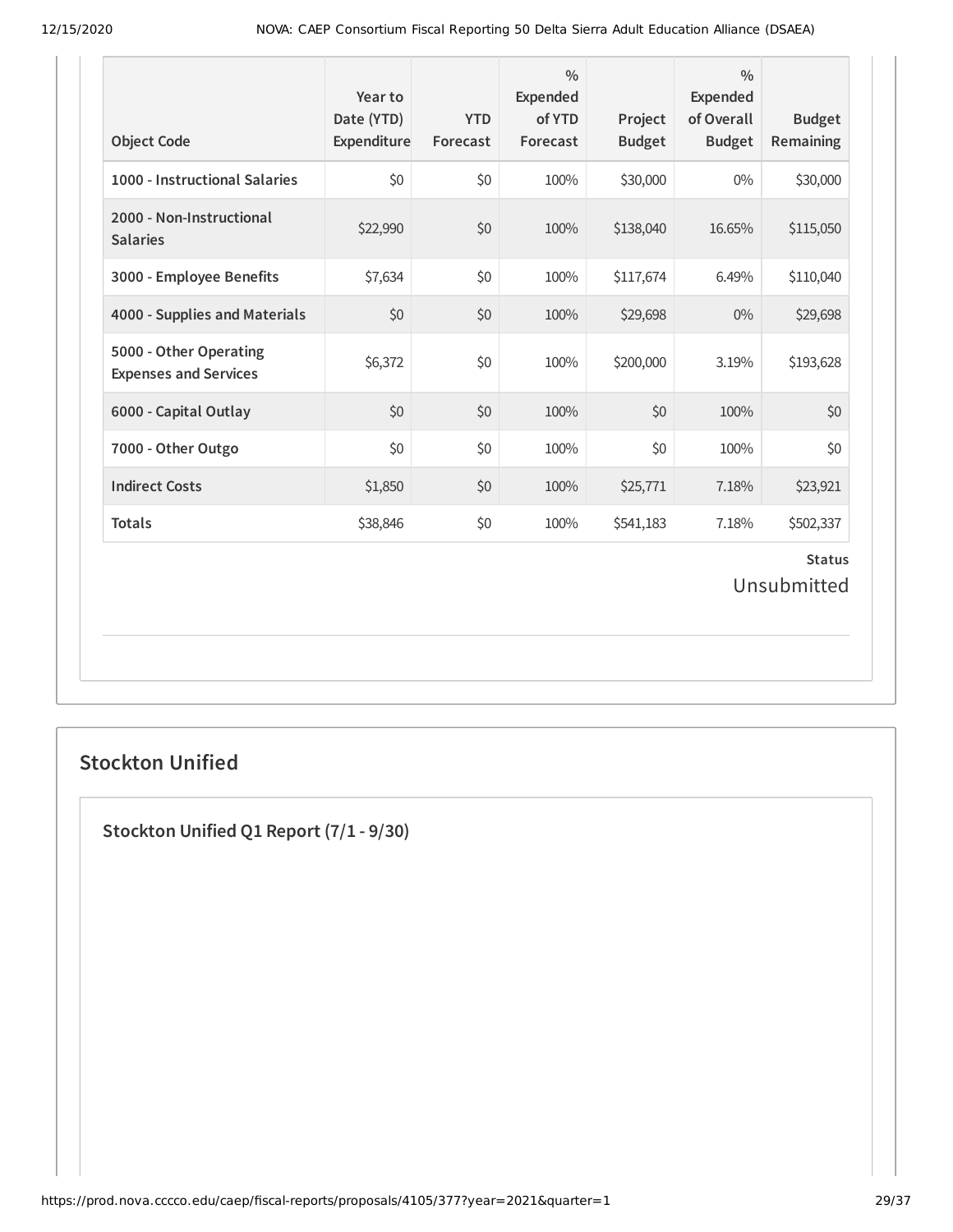| <b>Object Code</b>                                     | Year to<br>Date (YTD)<br>Expenditure | <b>YTD</b><br>Forecast | $\frac{0}{0}$<br><b>Expended</b><br>of YTD<br>Forecast | Project<br><b>Budget</b> | $\frac{0}{0}$<br><b>Expended</b><br>of Overall<br><b>Budget</b> | <b>Budget</b><br><b>Remaining</b> |
|--------------------------------------------------------|--------------------------------------|------------------------|--------------------------------------------------------|--------------------------|-----------------------------------------------------------------|-----------------------------------|
| 1000 - Instructional Salaries                          | \$519,048                            | \$331,385              | 156.63%                                                | \$1,656,923              | 31.33%                                                          | \$1,137,875                       |
| 2000 - Non-Instructional<br><b>Salaries</b>            | \$94,009                             | \$90,125               | 104.31%                                                | \$360,500                | 26.08%                                                          | \$266,491                         |
| 3000 - Employee Benefits                               | \$261,093                            | \$255,684              | 102.12%                                                | \$1,022,737              | 25.53%                                                          | \$761,644                         |
| 4000 - Supplies and Materials                          | \$41,452                             | \$16,591               | 249.85%                                                | \$66,364                 | 62.46%                                                          | \$24,912                          |
| 5000 - Other Operating<br><b>Expenses and Services</b> | \$184,108                            | \$358,044              | 51.42%                                                 | \$1,432,175              | 12.86%                                                          | \$1,248,067                       |
| 6000 - Capital Outlay                                  | \$0                                  | \$0                    | 100%                                                   | \$0                      | 100%                                                            | \$0                               |
| 7000 - Other Outgo                                     | \$0                                  | \$0                    | 100%                                                   | \$0                      | 100%                                                            | \$0                               |
| <b>Indirect Costs</b>                                  | \$43,219                             | \$56,769               | 76.13%                                                 | \$227,074                | 19.03%                                                          | \$183,855                         |
| <b>Totals</b>                                          | \$1,142,929                          | \$1,108,597            | 103.1%                                                 | \$4,765,773              | 23.98%                                                          | \$3,622,844                       |

# Submitted

**Stockton Unified Q2 Report (10/1 - 12/31)**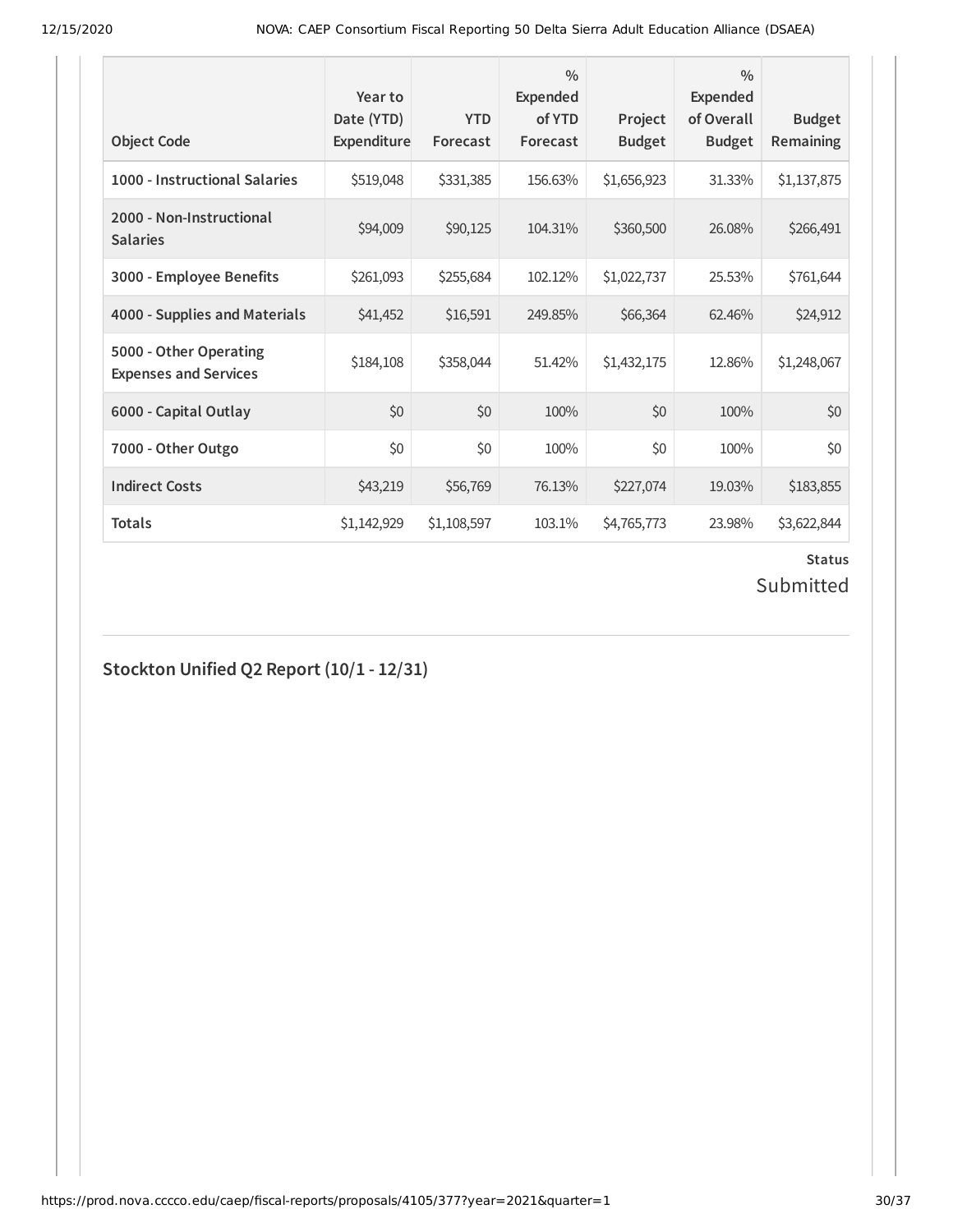| <b>Object Code</b>                                     | Year to<br>Date (YTD)<br>Expenditure | <b>YTD</b><br>Forecast | $\frac{0}{0}$<br><b>Expended</b><br>of YTD<br>Forecast | Project<br><b>Budget</b> | $\frac{0}{0}$<br>Expended<br>of Overall<br><b>Budget</b> | <b>Budget</b><br>Remaining |
|--------------------------------------------------------|--------------------------------------|------------------------|--------------------------------------------------------|--------------------------|----------------------------------------------------------|----------------------------|
| 1000 - Instructional Salaries                          | \$519,048                            | \$828,462              | 62.65%                                                 | \$1,656,923              | 31.33%                                                   | \$1,137,875                |
| 2000 - Non-Instructional<br><b>Salaries</b>            | \$94,009                             | \$180,250              | 52.15%                                                 | \$360,500                | 26.08%                                                   | \$266,491                  |
| 3000 - Employee Benefits                               | \$261,093                            | \$511,369              | 51.06%                                                 | \$1,022,737              | 25.53%                                                   | \$761,644                  |
| 4000 - Supplies and Materials                          | \$41,452                             | \$33,182               | 124.92%                                                | \$66,364                 | 62.46%                                                   | \$24,912                   |
| 5000 - Other Operating<br><b>Expenses and Services</b> | \$184,108                            | \$716,088              | 25.71%                                                 | \$1,432,175              | 12.86%                                                   | \$1,248,067                |
| 6000 - Capital Outlay                                  | \$0                                  | \$0                    | 100%                                                   | \$0                      | 100%                                                     | \$0                        |
| 7000 - Other Outgo                                     | \$0                                  | \$0                    | 100%                                                   | \$0                      | 100%                                                     | \$0                        |
| <b>Indirect Costs</b>                                  | \$43,219                             | \$113,537              | 38.07%                                                 | \$227,074                | 19.03%                                                   | \$183,855                  |
| <b>Totals</b>                                          | \$1,142,929                          | \$2,382,887            | 47.96%                                                 | \$4,765,773              | 23.98%                                                   | \$3,622,844                |

Unsubmitted

**Stockton Unified Q3 Report (1/1 - 3/31)**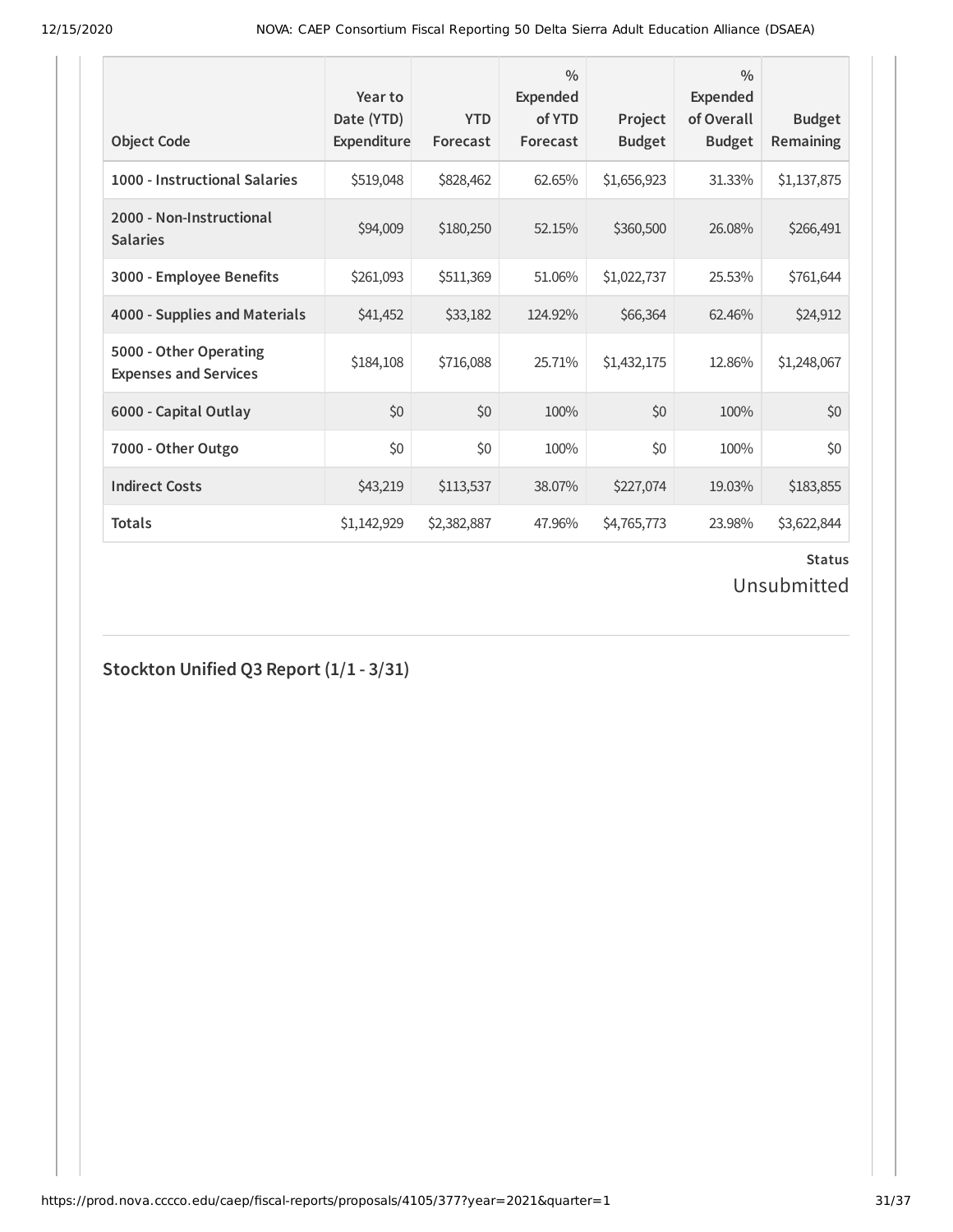| <b>Object Code</b>                                     | Year to<br>Date (YTD)<br>Expenditure | <b>YTD</b><br>Forecast | $\frac{0}{0}$<br><b>Expended</b><br>of YTD<br>Forecast | Project<br><b>Budget</b> | $\frac{0}{0}$<br>Expended<br>of Overall<br><b>Budget</b> | <b>Budget</b><br>Remaining |
|--------------------------------------------------------|--------------------------------------|------------------------|--------------------------------------------------------|--------------------------|----------------------------------------------------------|----------------------------|
| 1000 - Instructional Salaries                          | \$519,048                            | \$1,325,538            | 39.16%                                                 | \$1,656,923              | 31.33%                                                   | \$1,137,875                |
| 2000 - Non-Instructional<br><b>Salaries</b>            | \$94,009                             | \$270,375              | 34.77%                                                 | \$360,500                | 26.08%                                                   | \$266,491                  |
| 3000 - Employee Benefits                               | \$261,093                            | \$767,053              | 34.04%                                                 | \$1,022,737              | 25.53%                                                   | \$761,644                  |
| 4000 - Supplies and Materials                          | \$41,452                             | \$49,773               | 83.28%                                                 | \$66,364                 | 62.46%                                                   | \$24,912                   |
| 5000 - Other Operating<br><b>Expenses and Services</b> | \$184,108                            | \$1,074,131            | 17.14%                                                 | \$1,432,175              | 12.86%                                                   | \$1,248,067                |
| 6000 - Capital Outlay                                  | \$0                                  | \$0                    | 100%                                                   | \$0                      | 100%                                                     | \$0                        |
| 7000 - Other Outgo                                     | \$0                                  | \$0                    | 100%                                                   | \$0                      | 100%                                                     | \$0                        |
| <b>Indirect Costs</b>                                  | \$43,219                             | \$170,306              | 25.38%                                                 | \$227,074                | 19.03%                                                   | \$183,855                  |
| <b>Totals</b>                                          | \$1,142,929                          | \$3,657,176            | 31.25%                                                 | \$4,765,773              | 23.98%                                                   | \$3,622,844                |

Unsubmitted

## **Stockton Unified Q4 Report (4/1 - 6/30)**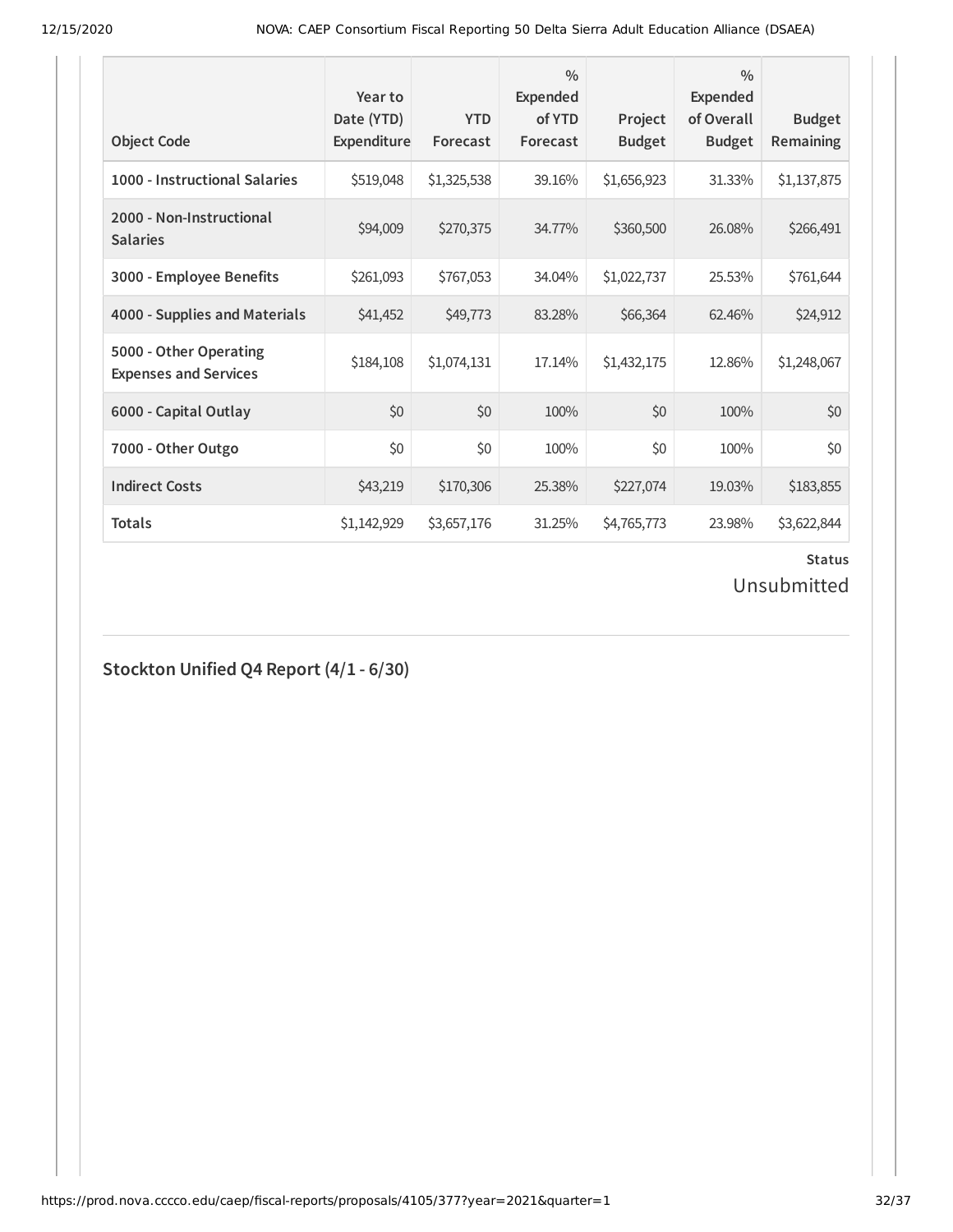| <b>Object Code</b>                                     | Year to<br>Date (YTD)<br>Expenditure | <b>YTD</b><br>Forecast | $\frac{0}{0}$<br>Expended<br>of YTD<br>Forecast | Project<br><b>Budget</b> | $\frac{0}{0}$<br>Expended<br>of Overall<br><b>Budget</b> | <b>Budget</b><br>Remaining |  |  |
|--------------------------------------------------------|--------------------------------------|------------------------|-------------------------------------------------|--------------------------|----------------------------------------------------------|----------------------------|--|--|
| 1000 - Instructional Salaries                          | \$519,048                            | \$1,656,923            | 31.33%                                          | \$1,656,923              | 31.33%                                                   | \$1,137,875                |  |  |
| 2000 - Non-Instructional<br><b>Salaries</b>            | \$94,009                             | \$360,500              | 26.08%                                          | \$360,500                | 26.08%                                                   | \$266,491                  |  |  |
| 3000 - Employee Benefits                               | \$261,093                            | \$1,022,737            | 25.53%                                          | \$1,022,737              | 25.53%                                                   | \$761,644                  |  |  |
| 4000 - Supplies and Materials                          | \$41,452                             | \$66,364               | 62.46%                                          | \$66,364                 | 62.46%                                                   | \$24,912                   |  |  |
| 5000 - Other Operating<br><b>Expenses and Services</b> | \$184,108                            | \$1,432,175            | 12.86%                                          | \$1,432,175              | 12.86%                                                   | \$1,248,067                |  |  |
| 6000 - Capital Outlay                                  | \$0                                  | \$0                    | 100%                                            | \$0                      | 100%                                                     | \$0                        |  |  |
| 7000 - Other Outgo                                     | \$0                                  | \$0                    | 100%                                            | \$0                      | 100%                                                     | \$0                        |  |  |
| <b>Indirect Costs</b>                                  | \$43,219                             | \$227,074              | 19.03%                                          | \$227,074                | 19.03%                                                   | \$183,855                  |  |  |
| <b>Totals</b>                                          | \$1,142,929                          | \$4,765,773            | 23.98%                                          | \$4,765,773              | 23.98%                                                   | \$3,622,844                |  |  |
| <b>Status</b><br>Unsubmitted                           |                                      |                        |                                                 |                          |                                                          |                            |  |  |

# **Tracy Joint Unified**

**Tracy Joint Unified Q1 Report (7/1 - 9/30)**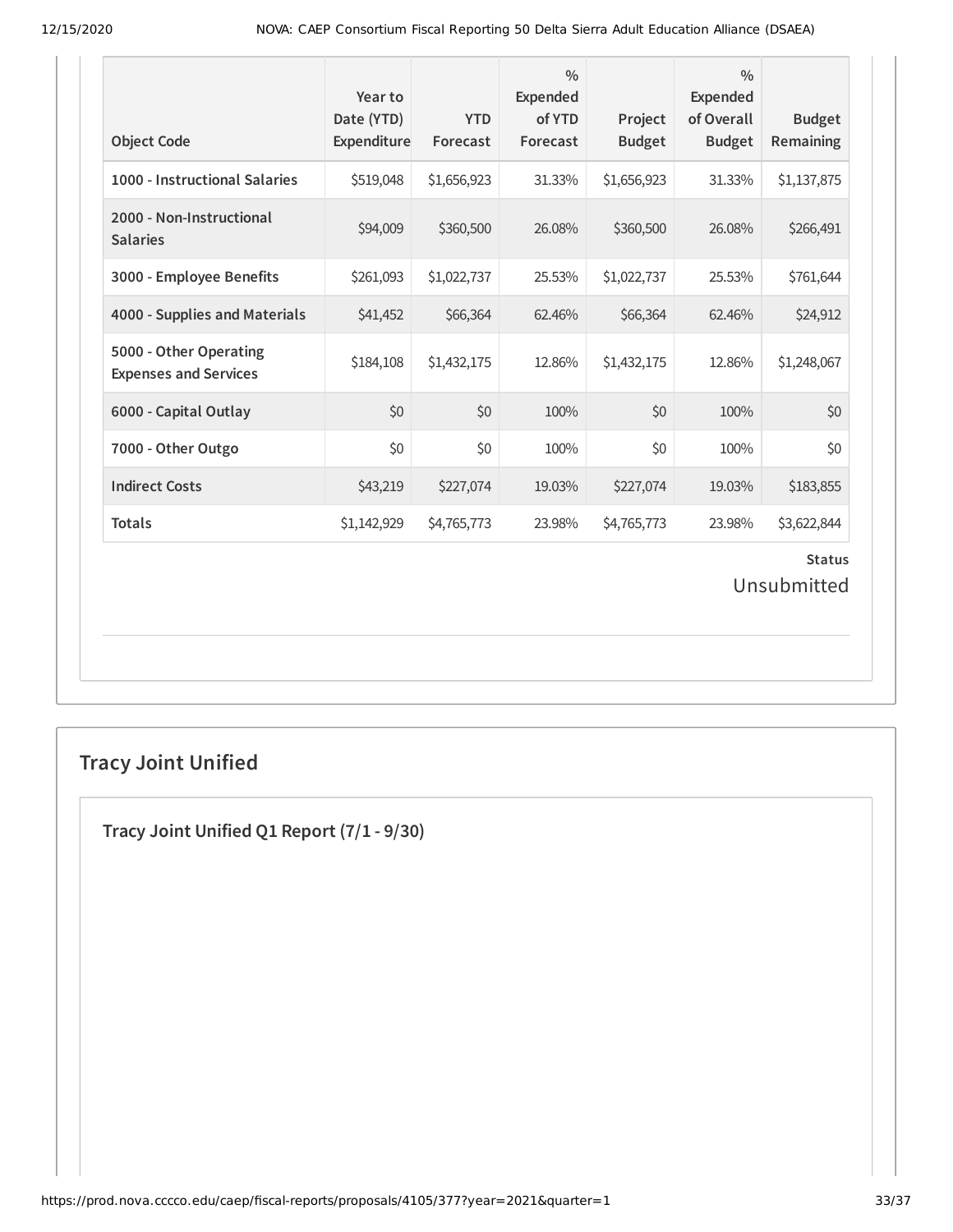| <b>Object Code</b>                                     | Year to<br>Date (YTD)<br><b>Expenditure</b> | <b>YTD</b><br>Forecast | $\frac{0}{0}$<br><b>Expended</b><br>of YTD<br>Forecast | Project<br><b>Budget</b> | $\frac{0}{0}$<br><b>Expended</b><br>of Overall<br><b>Budget</b> | <b>Budget</b><br>Remaining |
|--------------------------------------------------------|---------------------------------------------|------------------------|--------------------------------------------------------|--------------------------|-----------------------------------------------------------------|----------------------------|
| 1000 - Instructional Salaries                          | \$86,202                                    | \$128,940              | 66.85%                                                 | \$515,761                | 16.71%                                                          | \$429,559                  |
| 2000 - Non-Instructional<br><b>Salaries</b>            | \$37,930                                    | \$39,442               | 96.17%                                                 | \$157,767                | 24.04%                                                          | \$119,837                  |
| 3000 - Employee Benefits                               | \$37,036                                    | \$48,844               | 75.83%                                                 | \$195,376                | 18.96%                                                          | \$158,340                  |
| 4000 - Supplies and Materials                          | \$26,248                                    | \$302,377              | 8.68%                                                  | \$604,753                | 4.34%                                                           | \$578,505                  |
| 5000 - Other Operating<br><b>Expenses and Services</b> | \$0                                         | \$13,912               | $0\%$                                                  | \$55,646                 | $0\%$                                                           | \$55,646                   |
| 6000 - Capital Outlay                                  | \$0                                         | \$0                    | 100%                                                   | \$0                      | 100%                                                            | \$0                        |
| 7000 - Other Outgo                                     | \$0                                         | \$0                    | 100%                                                   | \$0                      | 100%                                                            | \$0                        |
| <b>Indirect Costs</b>                                  | \$0                                         | \$0                    | 100%                                                   | \$51,537                 | $0\%$                                                           | \$51,537                   |
| <b>Totals</b>                                          | \$187,416                                   | \$533,514              | 35.13%                                                 | \$1,580,840              | 11.86%                                                          | \$1,393,424                |

### **Corrective Action Plan**

Expenditures fall below target due to extra funds given to our site from the consortium. This large amount of carryover will be spent down this year, and over the next two more years, because our adult school did not receive our WIOA grant. Extra funds will also be spent on our consortium wide transportation distribution and manufacturing program and to fund a class for non-English speaking adult parents of TK-1st graders.

> **Status Submitted**

**Tracy Joint Unified Q2 Report (10/1 - 12/31)**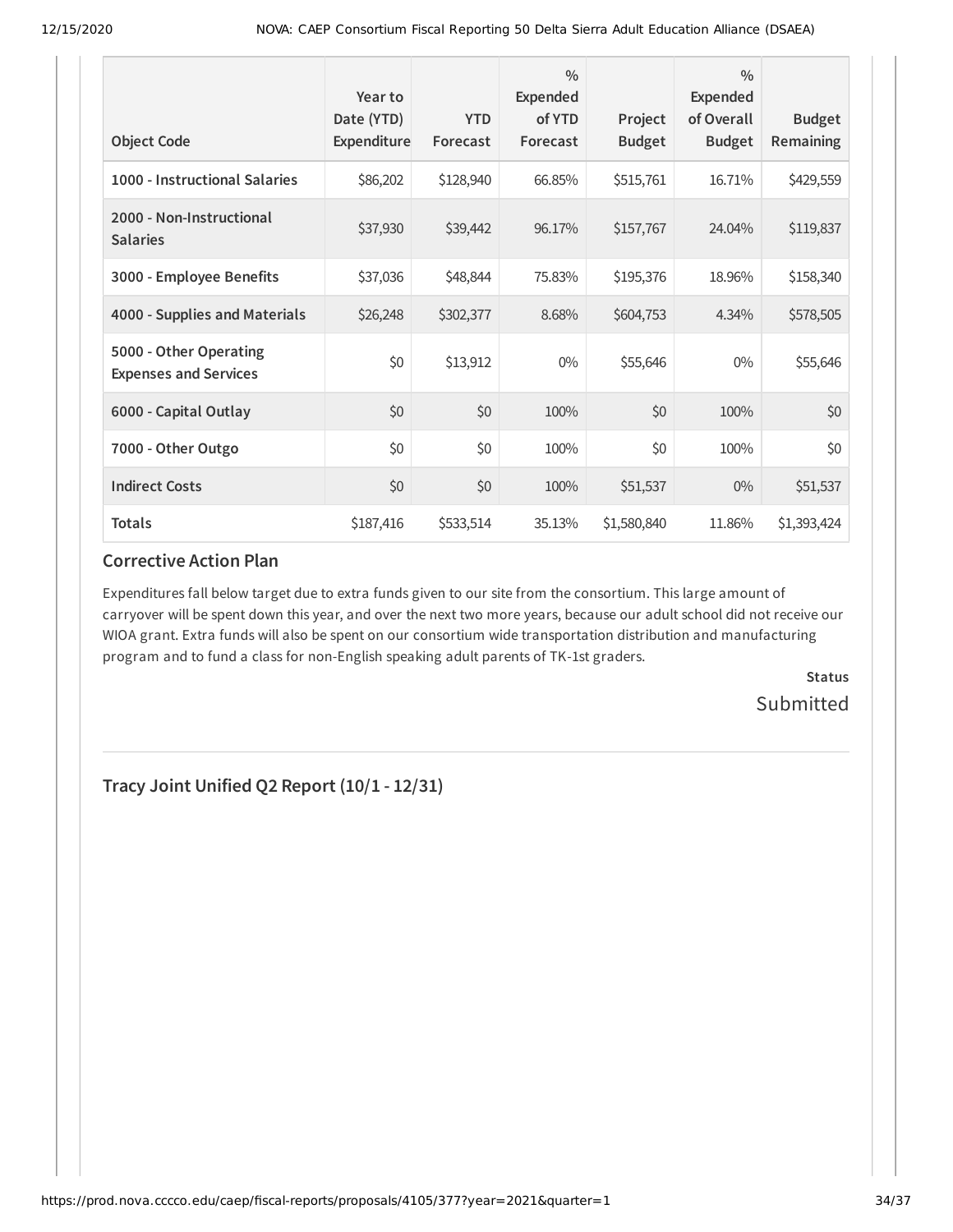| <b>Object Code</b>                                     | Year to<br>Date (YTD)<br>Expenditure | <b>YTD</b><br>Forecast | $\frac{0}{0}$<br>Expended<br>of YTD<br>Forecast | Project<br><b>Budget</b> | $\frac{0}{0}$<br>Expended<br>of Overall<br><b>Budget</b> | <b>Budget</b><br><b>Remaining</b> |
|--------------------------------------------------------|--------------------------------------|------------------------|-------------------------------------------------|--------------------------|----------------------------------------------------------|-----------------------------------|
| 1000 - Instructional Salaries                          | \$86,202                             | \$257,881              | 33.43%                                          | \$515,761                | 16.71%                                                   | \$429,559                         |
| 2000 - Non-Instructional<br><b>Salaries</b>            | \$37,930                             | \$78,884               | 48.08%                                          | \$157,767                | 24.04%                                                   | \$119,837                         |
| 3000 - Employee Benefits                               | \$37,036                             | \$97,688               | 37.91%                                          | \$195,376                | 18.96%                                                   | \$158,340                         |
| 4000 - Supplies and Materials                          | \$26,248                             | \$453,565              | 5.79%                                           | \$604,753                | 4.34%                                                    | \$578,505                         |
| 5000 - Other Operating<br><b>Expenses and Services</b> | \$0                                  | \$27,823               | $0\%$                                           | \$55,646                 | $0\%$                                                    | \$55,646                          |
| 6000 - Capital Outlay                                  | \$0                                  | \$0                    | 100%                                            | \$0                      | 100%                                                     | \$0                               |
| 7000 - Other Outgo                                     | \$0                                  | \$0                    | 100%                                            | \$0                      | 100%                                                     | \$0                               |
| <b>Indirect Costs</b>                                  | \$0                                  | \$0                    | 100%                                            | \$51,537                 | $0\%$                                                    | \$51,537                          |
| <b>Totals</b>                                          | \$187,416                            | \$915,840              | 20.46%                                          | \$1,580,840              | 11.86%                                                   | \$1,393,424                       |

Unsubmitted

**Tracy Joint Unified Q3 Report (1/1 - 3/31)**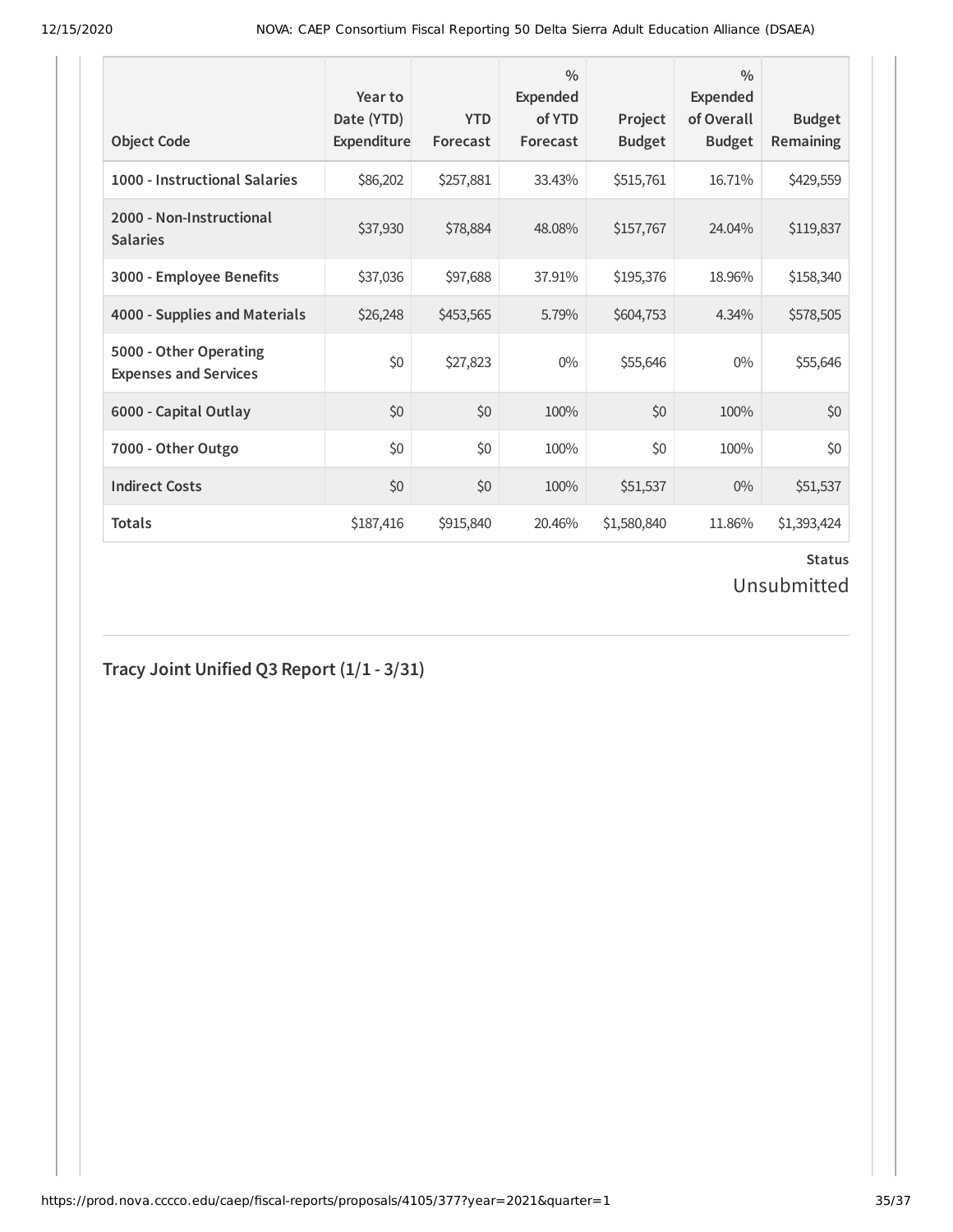| <b>Object Code</b>                                     | Year to<br>Date (YTD)<br>Expenditure | <b>YTD</b><br>Forecast | $\frac{0}{0}$<br>Expended<br>of YTD<br>Forecast | Project<br><b>Budget</b> | $\frac{0}{0}$<br><b>Expended</b><br>of Overall<br><b>Budget</b> | <b>Budget</b><br><b>Remaining</b> |
|--------------------------------------------------------|--------------------------------------|------------------------|-------------------------------------------------|--------------------------|-----------------------------------------------------------------|-----------------------------------|
| 1000 - Instructional Salaries                          | \$86,202                             | \$386,821              | 22.28%                                          | \$515,761                | 16.71%                                                          | \$429,559                         |
| 2000 - Non-Instructional<br><b>Salaries</b>            | \$37,930                             | \$118,325              | 32.06%                                          | \$157,767                | 24.04%                                                          | \$119,837                         |
| 3000 - Employee Benefits                               | \$37,036                             | \$146,532              | 25.28%                                          | \$195,376                | 18.96%                                                          | \$158,340                         |
| 4000 - Supplies and Materials                          | \$26,248                             | \$514,040              | 5.11%                                           | \$604,753                | 4.34%                                                           | \$578,505                         |
| 5000 - Other Operating<br><b>Expenses and Services</b> | \$0                                  | \$41,735               | $0\%$                                           | \$55,646                 | $0\%$                                                           | \$55,646                          |
| 6000 - Capital Outlay                                  | \$0                                  | \$0                    | 100%                                            | \$0                      | 100%                                                            | \$0                               |
| 7000 - Other Outgo                                     | \$0                                  | \$0                    | 100%                                            | \$0                      | 100%                                                            | \$0                               |
| <b>Indirect Costs</b>                                  | \$0                                  | \$0                    | 100%                                            | \$51,537                 | $0\%$                                                           | \$51,537                          |
| <b>Totals</b>                                          | \$187,416                            | \$1,207,453            | 15.52%                                          | \$1,580,840              | 11.86%                                                          | \$1,393,424                       |

Unsubmitted

## **Tracy Joint Unified Q4 Report (4/1 - 6/30)**